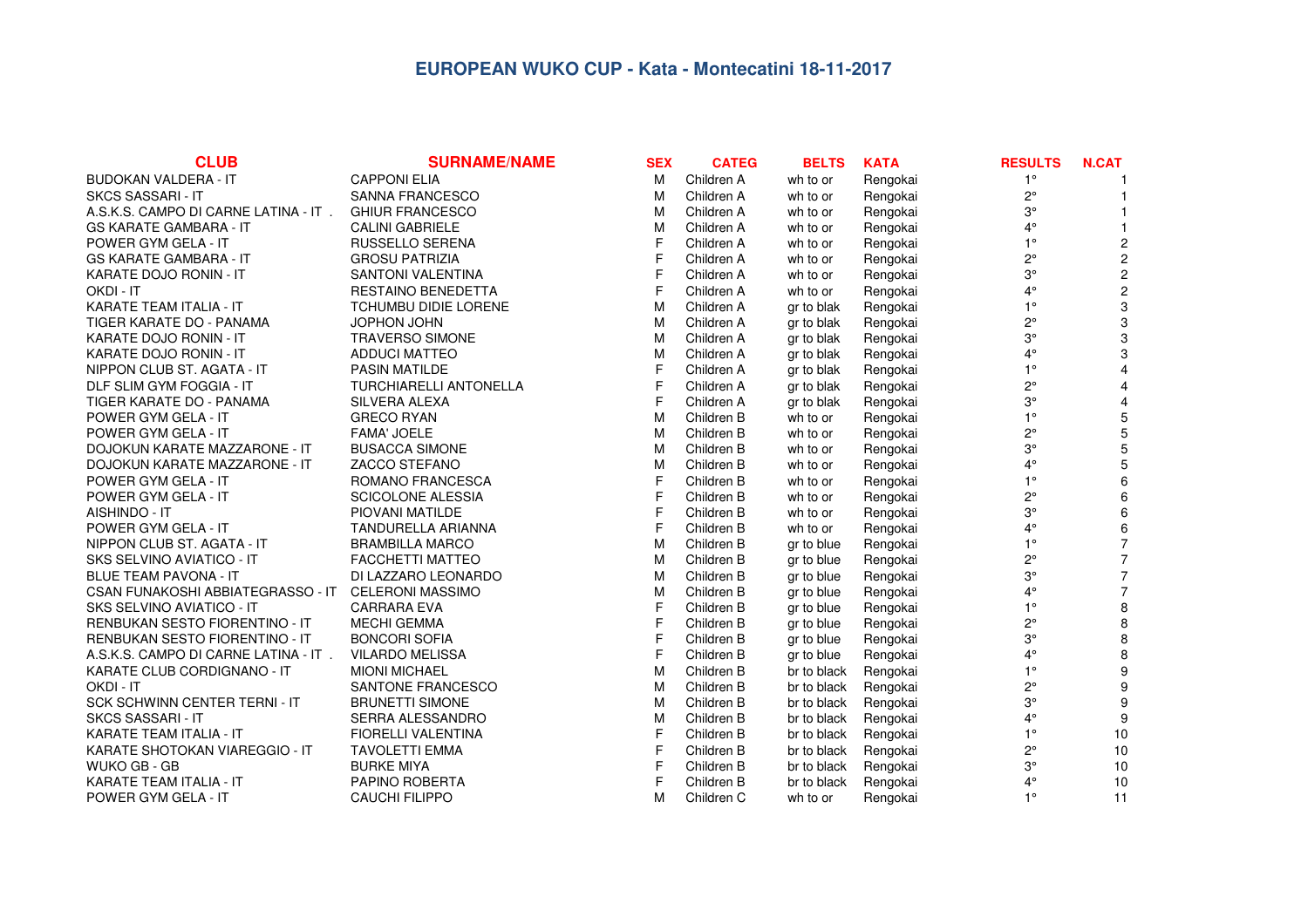| DOJOKUN KARATE MAZZARONE - IT        | <b>MESSINA MICHELE</b>     | м | Children C | wh to or    | Rengokai | $2^{\circ}$ | 11 |
|--------------------------------------|----------------------------|---|------------|-------------|----------|-------------|----|
| BODY WORD CALTAGIRONE - IT           | <b>GUZZARDI GAETANO</b>    | м | Children C | wh to or    | Rengokai | $3^{\circ}$ | 11 |
| KARATE TEAM ITALIA - IT              | <b>OLIVIERI GIUSEPPE</b>   | M | Children C | wh to or    | Rengokai | $4^{\circ}$ | 11 |
| <b>BUDOKAN VALDERA - IT</b>          | <b>CAPPONI ASIA</b>        | F | Children C | wh to or    | Rengokai | $1^{\circ}$ | 12 |
| KARATE DOJO RONIN - IT               | PARODI ALESSIA             | F | Children C | wh to or    | Rengokai | $2^{\circ}$ | 12 |
| SANSUIKAN - IT                       | PELLEGRINI ELISA           | F | Children C | wh to or    | Rengokai | $3^\circ$   | 12 |
| <b>BUDOKAN VALDERA - IT</b>          | <b>CANTINI RACHELE</b>     | F | Children C | wh to or    | Rengokai | $4^{\circ}$ | 12 |
| POWER GYM GELA - IT                  | <b>FEDERICO ANDREA</b>     | м | Children C | gr to blue  | Rengokai | $1^{\circ}$ | 13 |
| <b>BONSAI KARATE OLGIATE - IT</b>    | MIRTO ALESSANDRO           | м | Children C | gr to blue  | Rengokai | $2^{\circ}$ | 13 |
| KARATE DOJO RONIN - IT               | <b>VALENTE MANUELE</b>     | м | Children C | gr to blue  | Rengokai | $3^{\circ}$ | 13 |
| KUSHINKAN URGNANO - IT               | <b>INVERNICI MATTIA</b>    | M | Children C | gr to blue  | Rengokai | $4^{\circ}$ | 13 |
| <b>GS KARATE GAMBARA - IT</b>        | <b>GRASU MIRELA LIVIA</b>  | F | Children C | gr to blue  | Rengokai | $1^{\circ}$ | 14 |
| KARATE TEAM ITALIA - IT              | RASTELLI GIADA             | F | Children C | gr to blue  | Rengokai | $2^{\circ}$ | 14 |
| KARATE TEAM ITALIA - IT              | <b>KALUHINA ERIKA</b>      | F | Children C | gr to blue  | Rengokai | $3^{\circ}$ | 14 |
| CS RIVAZZANO - IT                    | LAUDADIO GIORGIA           | F | Children C | ar to blue  | Rengokai | $4^\circ$   | 14 |
| <b>SKS SELVINO AVIATICO - IT</b>     | REDONDI DAVIDE             | M | Children C | br to black | Rengokai | $1^{\circ}$ | 15 |
| WUKO GB - GB                         | <b>WRIGLEY TOBY</b>        | M | Children C | br to black | Rengokai | $2^{\circ}$ | 15 |
| KARATE DOJO RONIN - IT               | <b>OLCESE ALBERTO</b>      | M | Children C | br to black | Rengokai | $3^{\circ}$ | 15 |
| NIPPON CLUB ST. AGATA - IT           | SCACCABAROZZI DAVIDE       | м | Children C | br to black | Rengokai | $4^\circ$   | 15 |
| KARATE TEAM ITALIA - IT              | <b>FIORELLI VERONICA</b>   | F | Children C | br to black | Rengokai | $1^{\circ}$ | 16 |
| WUKO GB - GB                         | <b>JOYCE ERIN</b>          | F | Children C | br to black | Rengokai | $2^{\circ}$ | 16 |
| <b>BONSAI KARATE OLGIATE - IT</b>    | <b>GRASSI SARA</b>         | F | Children C | br to black | Rengokai | $3^\circ$   | 16 |
| A.S.K.S. CAMPO DI CARNE LATINA - IT. | <b>AGRETTO ROBERTA</b>     | F | Children C | br to black | Rengokai | $4^\circ$   | 16 |
| KARATE TEAM ITALIA - IT              | <b>BIONDILLO FRANCESCO</b> | M | Children D | wh to or    | Rengokai | $1^{\circ}$ | 17 |
| SCK SCHWINN CENTER TERNI - IT        | DI GIOVANNI ANDREA         | м | Children D | wh to or    | Rengokai | $2^{\circ}$ | 17 |
| SANSUIKAN - IT                       | DISCENZA ANGELO            | M | Children D | wh to or    | Rengokai | $3^\circ$   | 17 |
| SCK SCHWINN CENTER TERNI - IT        | MANCINOTTI DAVIDE          | M | Children D | wh to or    | Rengokai | $4^{\circ}$ | 17 |
| DOJOKUN KARATE MAZZARONE - IT        | <b>SCRIBANO ASIA</b>       | F | Children D | wh to or    | Rengokai | $1^{\circ}$ | 18 |
| KUSHINKAN URGNANO - IT               | RAMPINELLI BENEDETTA       |   | Children D | wh to or    | Rengokai | $2^{\circ}$ | 18 |
| KENSHUKAI DOLOMITI - IT              | <b>ZAMPIERI CLARA</b>      | F | Children D | wh to or    | Rengokai | $3^{\circ}$ | 18 |
| DLF SLIM GYM FOGGIA - IT             | CHIUCCARIELLO IRENE        | F | Children D | wh to or    | Rengokai | $4^\circ$   | 18 |
| POWER GYM GELA - IT                  | <b>FEDERICO GAETANO</b>    | M | Children D | gr to blue  | Rengokai | $1^{\circ}$ | 19 |
| A.S.K.S. CAMPO DI CARNE LATINA - IT. | <b>CORI SERGIO</b>         | м | Children D | gr to blue  | Rengokai | $2^{\circ}$ | 19 |
| KENYUKAI ITALIA - IT                 | <b>HURJUI NICHOLAS</b>     | M | Children D | ar to blue  | Rengokai | $3^\circ$   | 19 |
| KENYUKAI ITALIA - IT                 | CALVIZZI NICHOLAS          | M | Children D | gr to blue  | Rengokai | 4°          | 19 |
| KARATE DO BRESCIA - IT               | <b>ALBERTI GIULIA</b>      | F | Children D | gr to blue  | Rengokai | $1^{\circ}$ | 20 |
| KARATE TEAM ITALIA - IT              | FRECINA FRANCESCA PIA      | F | Children D | gr to blue  | Rengokai | $2^{\circ}$ | 20 |
| KARATE TEAM ITALIA - IT              | RINALDI ALESSIA            | F | Children D | gr to blue  | Rengokai | $3^\circ$   | 20 |
| BUDOKAN VALDERA - IT                 | BERNARDESCHI VIRGINIA      | F | Children D | gr to blue  | Rengokai | $4^\circ$   | 20 |
| POWER GYM GELA - IT                  | <b>SULTANO GIOVANNI</b>    | M | Children D | br to black | Rengokai | $1^{\circ}$ | 21 |
| SHINKEN BENEVENTO - IT               | MIGNONE FLAVIO             | M | Children D | br to black | Rengokai | $2^{\circ}$ | 21 |
| ANSHINKAI - IT                       | LANCIANO CHRISTIAN         | M | Children D | br to black | Rengokai | $3^{\circ}$ | 21 |
| KARATE CLUB CORDIGNANO - IT          | ARDENGO THOMAS             | M | Children D | br to black | Rengokai | $4^\circ$   | 21 |
| ANSHINKAI 2 - IT                     | SOROSINA ANGELA            | F | Children D | br to black | Rengokai | $1^{\circ}$ | 22 |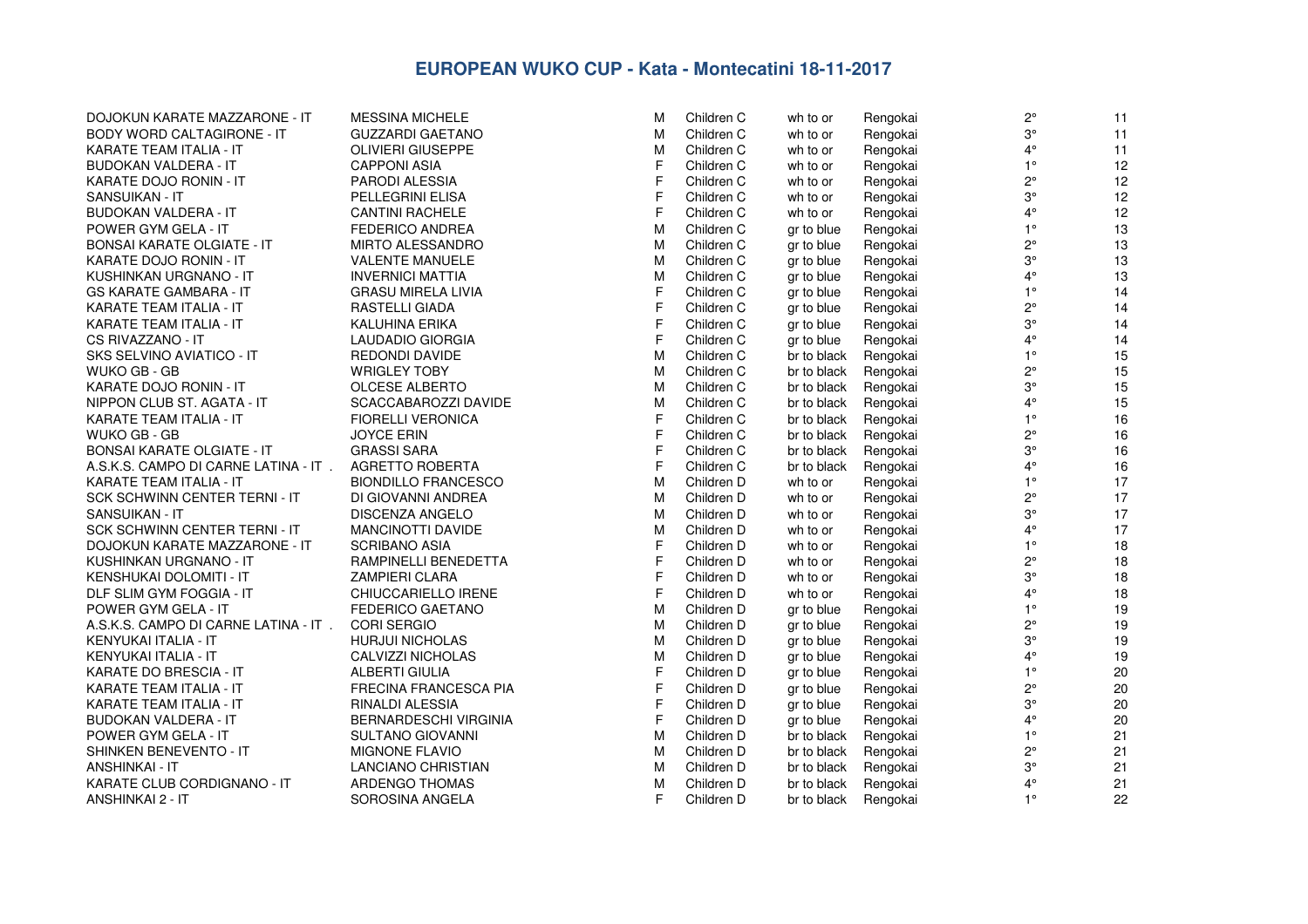| ANSHINKAI 2 - IT                  | <b>LOMBINI LAURA</b>         | F | Children D | br to black | Rengokai | $2^{\circ}$ | 22 |
|-----------------------------------|------------------------------|---|------------|-------------|----------|-------------|----|
| ANSHINKAI - IT                    | SANTANNA GIULIA              | F | Children D | br to black | Rengokai | 3°          | 22 |
| <b>BONSAI KARATE OLGIATE - IT</b> | <b>FUMAGALLI VERONICA</b>    | F | Children D | br to black | Rengokai | $4^{\circ}$ | 22 |
| <b>SHINKEN BENEVENTO - IT</b>     | <b>ZOTTI MICHELE</b>         | M | Cadets     | wh to or    | Rengokai | $1^{\circ}$ | 25 |
| RENBUKAN SESTO FIORENTINO - IT    | ANGHERINI AMBRA              | F | Cadets     | wh to or    | Rengokai | $1^{\circ}$ | 26 |
| SCK SCHWINN CENTER TERNI - IT     | MAZZA SWAMJ                  | F | Cadets     | wh to or    | Rengokai | $2^{\circ}$ | 26 |
| SAKURA KARATE - IT                | <b>BORRELLI CHIARA</b>       | F | Cadets     | wh to or    | Rengokai | $3^{\circ}$ | 26 |
| SHINKEN BENEVENTO - IT            | MIGNONE ALESSANDRA           | F | Cadets     | wh to or    | Rengokai | 4°          | 26 |
| KENYUKAI ITALIA - IT              | <b>GRAZIA MANUEL</b>         | M | Cadets     | gr to blue  | Rengokai | $1^{\circ}$ | 27 |
| KARATE TEAM ITALIA - IT           | <b>BRIGIDA MICHELE</b>       | м | Cadets     | gr to blue  | Rengokai | 2°          | 27 |
| KENYUKAI ITALIA - IT              | <b>CERCI FABIO MASSIMO</b>   | м | Cadets     | gr to blue  | Rengokai | $3^\circ$   | 27 |
| SHINKEN BENEVENTO - IT            | PASTORE VIRGINIO             | M | Cadets     | gr to blue  | Rengokai | $4^{\circ}$ | 27 |
| BODY WORD CALTAGIRONE - IT        | NICASTRO ALESSIA             | F | Cadets     | gr to blue  | Rengokai | $1^{\circ}$ | 28 |
| KARATE TEAM ITALIA - IT           | <b>GRANATIERO SARA DIANA</b> | F | Cadets     | gr to blue  | Rengokai | $2^{\circ}$ | 28 |
| SANSUIKAN CASTELLETTO - IT        | <b>BORTOLOTTI ALESSIA</b>    | F | Cadets     | gr to blue  | Rengokai | $3^\circ$   | 28 |
| SHOTOKAN KARATE DO CODOGNO - IT   | DE MICHELI GAIA              | F | Cadets     | gr to blue  | Rengokai | $4^{\circ}$ | 28 |
| <b>DOJO KAISHO - IT</b>           | <b>ZACCHETTI MARCO</b>       | M | Cadets     | br to black | Rengokai | $1^{\circ}$ | 29 |
| RYUJIN TO TORA ROMA - IT          | <b>FIORAVANTI FEDERICO</b>   | M | Cadets     | br to black | Rengokai | 20          | 29 |
| SANSUIKAN - IT                    | CASAZZA GIACOMO              | M | Cadets     | br to black | Rengokai | $3^\circ$   | 29 |
| WUKO GB - GB                      | <b>KELLY LEWIS</b>           | M | Cadets     | br to black | Rengokai | $4^\circ$   | 29 |
| WUKO GB - GB                      | <b>WHITTLE ROSY</b>          | F | Cadets     | br to black | Rengokai | $1^{\circ}$ | 30 |
| ANSHINKAI - IT                    | ZANGRANDI IRENE              | F | Cadets     | br to black | Rengokai | $2^{\circ}$ | 30 |
| ANSHINKAI - IT                    | <b>BALLARIN MIREA</b>        | F | Cadets     | br to black | Rengokai | 3°          | 30 |
| KENSHUKAI DOLOMITI - IT           | <b>REATO TANIA</b>           | F | Cadets     | br to black | Rengokai | $4^{\circ}$ | 30 |
| OKDI - IT                         | ANZALONI ANDREA              | M | Jun+Sen    | wh to or    | Rengokai | $1^{\circ}$ | 31 |
| SHOTOKAN RYU KARATE - IT          | <b>MERIGHI MATTIA</b>        | M | Jun+Sen    | wh to or    | Rengokai | $2^{\circ}$ | 31 |
| RYUJIN TO TORA ROMA - IT          | MARROCCO GIANLUCA            | M | Jun+Sen    | wh to or    | Rengokai | 3°          | 31 |
| <b>GS KARATE GAMBARA - IT</b>     | <b>KAHTENE BRAHIN</b>        | M | Jun+Sen    | wh to or    | Rengokai | $4^{\circ}$ | 31 |
| SHINKEN BENEVENTO - IT            | MIGNONE ALESSANDRA           | F | Jun+Sen    | wh to or    | Rengokai | $1^{\circ}$ | 32 |
| SHOTOKAN RYU KARATE - IT          | <b>VECCHIO DORA</b>          | F | Jun+Sen    | wh to or    | Rengokai | $2^{\circ}$ | 32 |
| KARATE TEAM ITALIA - IT           | <b>BRIGIDA MICHELE</b>       | M | Jun+Sen    | gr to blue  | Rengokai | $1^{\circ}$ | 33 |
| <b>BONSAI KARATE OLGIATE - IT</b> | <b>GRASSI MARCO</b>          | M | Jun+Sen    | gr to blue  | Rengokai | $2^{\circ}$ | 33 |
| <b>BUDOKAN VALDERA - IT</b>       | <b>FESTARI ANTONIO</b>       | M | Jun+Sen    | gr to blue  | Rengokai | $3^\circ$   | 33 |
| WA SHITO RYU SEZZE - IT           | <b>REITER KEVIN</b>          | M | Jun+Sen    | gr to blue  | Rengokai | $4^{\circ}$ | 33 |
| BODY WORD CALTAGIRONE - IT        | <b>SBRIGLIONE GAIA</b>       | F | Jun+Sen    | gr to blue  | Rengokai | $1^{\circ}$ | 34 |
| SANSUIKAN CASTELLETTO - IT        | <b>BORTOLOTTI ALESSIA</b>    | F | Jun+Sen    | gr to blue  | Rengokai | 2°          | 34 |
| RYUJIN TO TORA ROMA - IT          | PETRONI FRANCESCA            | F | Jun+Sen    | gr to blue  | Rengokai | 3°          | 34 |
| SHINKEN BENEVENTO - IT            | CAMPOLATTANO DANILO          | м | Jun+Sen    | br to black | Shotokan | $1^{\circ}$ | 35 |
| NENRYU VERBANIA - IT              | SANFILIPPO ALFIO             | M | Jun+Sen    | br to black | Shotokan | 2°          | 35 |
| KARATE MARIANO - IT               | <b>LIPPO ANDREA</b>          | M | Jun+Sen    | br to black | Shotokan | 3°          | 35 |
| <b>DOJO KAISHO - IT</b>           | ZAMBARDIERI ANDREA           | м | Jun+Sen    | br to black | Shotokan | $4^{\circ}$ | 35 |
| KARATE MARIANO - IT               | <b>CRETA FEDERICA</b>        | F | Jun+Sen    | br to black | Shotokan | $1^{\circ}$ | 36 |
| BODY WORD CALTAGIRONE - IT        | <b>GEMMA ESTER</b>           | F | Jun+Sen    | br to black | Shotokan | $2^{\circ}$ | 36 |
| KARATE DOJO RONIN - IT            | <b>CRESIO NICOLE</b>         | E | Jun+Sen    | br to black | Shotokan | $3^\circ$   | 36 |
|                                   |                              |   |            |             |          |             |    |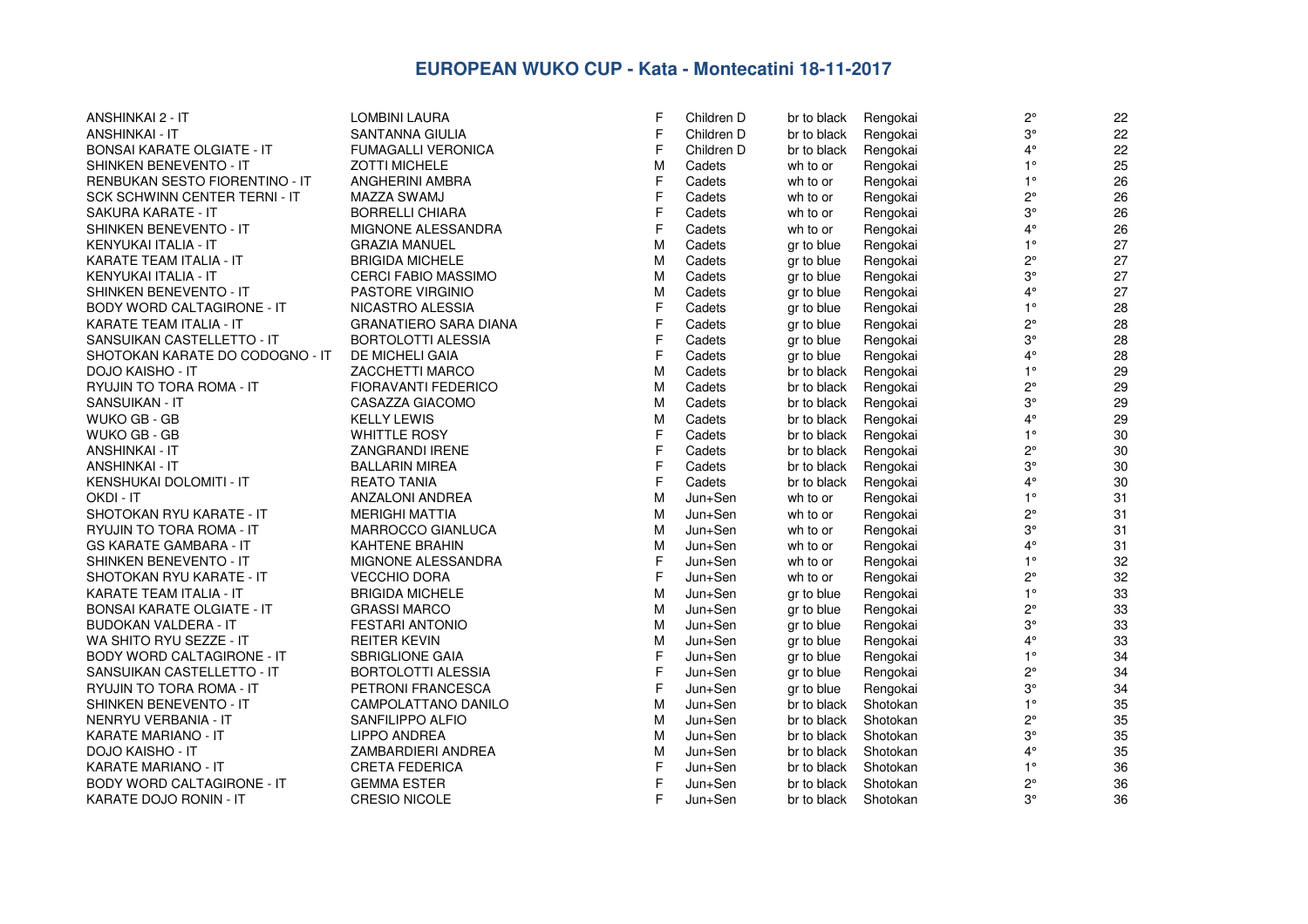| AISHINDO - IT                         | REGHENZI ALESSANDRA       | F            | Jun+Sen                    | br to black | Shotokan          | $4^{\circ}$ | 36      |
|---------------------------------------|---------------------------|--------------|----------------------------|-------------|-------------------|-------------|---------|
| ERBA SPORT - IT                       | <b>FAGGIANO LUIGI</b>     | M            | Jun+Sen                    | br to black | ShitoRyu&GojuRyu  | $1^{\circ}$ | 37      |
| KARATE TEAM ITALIA - IT               | <b>CHESI JONATHAN</b>     | M            | Jun+Sen                    | br to black | ShitoRyu&GojuRyu  | $2^{\circ}$ | 37      |
| ANSHINKAI - IT                        | DI NAPOLI MICHELE         | M            | Jun+Sen                    | br to black | ShitoRyu&GojuRyu  | $3^{\circ}$ | 37      |
| KARATE TEAM ITALIA - IT               | <b>FARINA GABRIELE</b>    | M            | Jun+Sen                    | br to black | ShitoRyu&GojuRyu  | $4^\circ$   | 37      |
| KARATE CLUB CORDIGNANO - IT           | <b>MICHELIN ALESSIA</b>   | F            | Jun+Sen                    | br to black | ShitoRyu&GojuRyu  | $1^{\circ}$ | 38      |
| ANSHINKAI - IT                        | <b>RENISI ALESSIA</b>     | $\mathsf F$  | Jun+Sen                    | br to black | ShitoRyu&GojuRyu  | $2^{\circ}$ | 38      |
| KARATE CLUB CORDIGNANO - IT           | CAVARZERANI LUISA         | F            | Jun+Sen                    | br to black | ShitoRyu&GojuRyu  | $3^{\circ}$ | 38      |
| WUKO GB - GB                          | <b>HOLMES NATASHA</b>     | $\mathsf{F}$ | Jun+Sen                    | br to black | ShitoRyu&GojuRyu  | $4^{\circ}$ | 38      |
| SHINKEN BENEVENTO - IT                | CAMPOLATTANO DANILO       | M            | Jun+Sen                    | br to black | All Styles        | $1^{\circ}$ | 41      |
| ERBA SPORT - IT                       | <b>FAGGIANO LUIGI</b>     | M            | Jun+Sen                    | br to black | <b>All Styles</b> | $2^{\circ}$ | 41      |
| NENRYU VERBANIA - IT                  | SANFILIPPO ALFIO          | M            | Jun+Sen                    | br to black | <b>All Styles</b> | $3^{\circ}$ | 41      |
| KARATE TEAM ITALIA - IT               | CHESI JONATHAN            | M            | Jun+Sen                    | br to black | <b>All Styles</b> | $4^{\circ}$ | 41      |
| ANSHINKAI - IT                        | <b>BELLETTI SUSANNA</b>   | F            | Jun+Sen                    | br to black | All Styles        | $1^{\circ}$ | 42      |
| KARATE CLUB CORDIGNANO - IT           | CAVARZERANI LUISA         | F            | Jun+Sen                    | br to black | All Styles        | $2^{\circ}$ | 42      |
| KARATE CLUB CORDIGNANO - IT           | <b>MICHELIN ALESSIA</b>   | $\mathsf F$  | Jun+Sen                    | br to black | All Styles        | $3^\circ$   | 42      |
| WUKO GB - GB                          | <b>WHITTLE ROSY</b>       | F            | Jun+Sen                    | br to black | All Styles        | $4^\circ$   | 42      |
| AISHINDO - IT                         | <b>GOGNA GIOVANNI</b>     | M            | Veterans A                 | all Belts   | Rengokai          | $1^{\circ}$ | 43      |
| KARATE TEAM ITALIA - IT               | CAGIOTTO LUCA             | M            | Veterans A                 | all Belts   | Rengokai          | $2^{\circ}$ | 43      |
| MAWASHI KARATE - IT                   | <b>MUTASCIO MARCO</b>     | M            | Veterans A                 | all Belts   | Rengokai          | $3^{\circ}$ | 43      |
| ANSHINKAI - IT                        | <b>ODDENINO RUBEN</b>     | м            | Veterans A                 | all Belts   | Rengokai          | $4^{\circ}$ | 43      |
| ANSHINKAI - IT                        | <b>ODDENINO RUBEN</b>     | M            | <b>Veterans B</b>          | all Belts   | Rengokai          | $1^{\circ}$ | 44      |
| MAWASHI KARATE - IT                   | <b>MUTASCIO MARCO</b>     | M            | <b>Veterans B</b>          | all Belts   | Rengokai          | $2^{\circ}$ | 44      |
| AISHINDO - IT                         | <b>GOGNA LUIGI</b>        | M            | <b>Veterans B</b>          | all Belts   | Rengokai          | $3^\circ$   | 44      |
| BUBISHI KARATE DO ORG. - GR           | EFSTATHOPULOS KOSTANINOS  | M            | <b>Veterans B</b>          | all Belts   | Rengokai          | $4^{\circ}$ | 44      |
| SAKURA KARATE - IT                    | <b>TUCCI SABRINA</b>      | $\mathsf F$  | Veterans A+B               | all Belts   | Rengokai          | $1^{\circ}$ | 45      |
| KARATE KICKBOXING LEGNANO - IT        | CEHEREZADA ATASIE         | F            | Veterans A+B               | all Belts   | Rengokai          | $2^{\circ}$ | 45      |
| A.S.K.S. CAMPO DI CARNE LATINA - IT . | DAMMORE SESSA ANGELA      | $\mathsf F$  | Veterans A+B               | all Belts   | Rengokai          | $3^\circ$   | 45      |
| <b>GYM CENTER ROMA - IT</b>           | <b>LINS ELISABETH</b>     | $\mathsf F$  | Veterans A+B               | all Belts   | Rengokai          | $4^\circ$   | 45      |
| FKSI - CH                             | <b>ALLESINA MATTIA</b>    | M            | Disabled 15over all Belts  |             | AllStyles         | $1^{\circ}$ | 46      |
| <b>GS KARATE GAMBARA - IT</b>         | <b>BRIGNANI MICHELE</b>   | M            | Disabled 15 over all Belts |             | AllStyles         | $1^{\circ}$ | 46 SENS |
| FKSI - CH                             | MONTANARI DANIELE         | M            | Disabled 15 over all Belts |             | AllStyles         | $2^{\circ}$ | 46      |
| FKSI - CH                             | LUWEN SAMUELE             | M            | Disabled 15 over all Belts |             | AllStyles         | $3^{\circ}$ | 46      |
| FKSI - CH                             | <b>FABRIZIO ILARIA</b>    | $\mathsf F$  | Disabled 15 over all Belts |             | AllStyles         | $1^{\circ}$ | 47      |
| FKSI - CH                             | <b>GATTI SARA</b>         | F            | Disabled 15 over all Belts |             | AllStyles         | $2^{\circ}$ | 47      |
| GS KARATE GAMBARA - IT                | <b>BOSIO MARIA TERESA</b> | $\mathsf F$  | Disabled 15over all Belts  |             | AllStyles         | $3^\circ$   | 47      |
| BLUE TEAM PAVONA - IT                 | DE LISIO LAURA            | F            | Disabled 15over all Belts  |             | AllStyles         | $4^{\circ}$ | 47      |
| POWER GYM GELA - IT                   | <b>SQUADRA A</b>          | M            | Team Ch A+B                | allBelts    | Rengokai          | $1^{\circ}$ | 135     |
| TIGER KARATE DO - PANAMA              | <b>SQUADRA A</b>          | M            | Team Ch A+B                | allBelts    | Rengokai          | $2^{\circ}$ | 135     |
| TIGER KARATE DO - PANAMA              | ARAUZ/OROZCO/JOHPSON      | M            | Team Ch A+B                | allBelts    | Rengokai          | $3^\circ$   | 135     |
| POWER GYM GELA - IT                   | SQUADRA 2                 | M            | Team Ch C+D                | allBelts    | Rengokai          | $1^{\circ}$ | 136     |
| SAKURA KARATE - IT                    | SQUADRA 2                 | M            | Team Ch C+D                | allBelts    | Rengokai          | $2^{\circ}$ | 136     |
| NIPPON CLUB ST. AGATA - IT            | <b>SQUADRA B</b>          | M            | Team Ch C+D                | allBelts    | Rengokai          | $3^\circ$   | 136     |
| NIPPON CLUB ST. AGATA - IT            | SQUADRA C                 | М            | Team Ch C+D                | allBelts    | Rengokai          | $4^\circ$   | 136     |
|                                       |                           |              |                            |             |                   |             |         |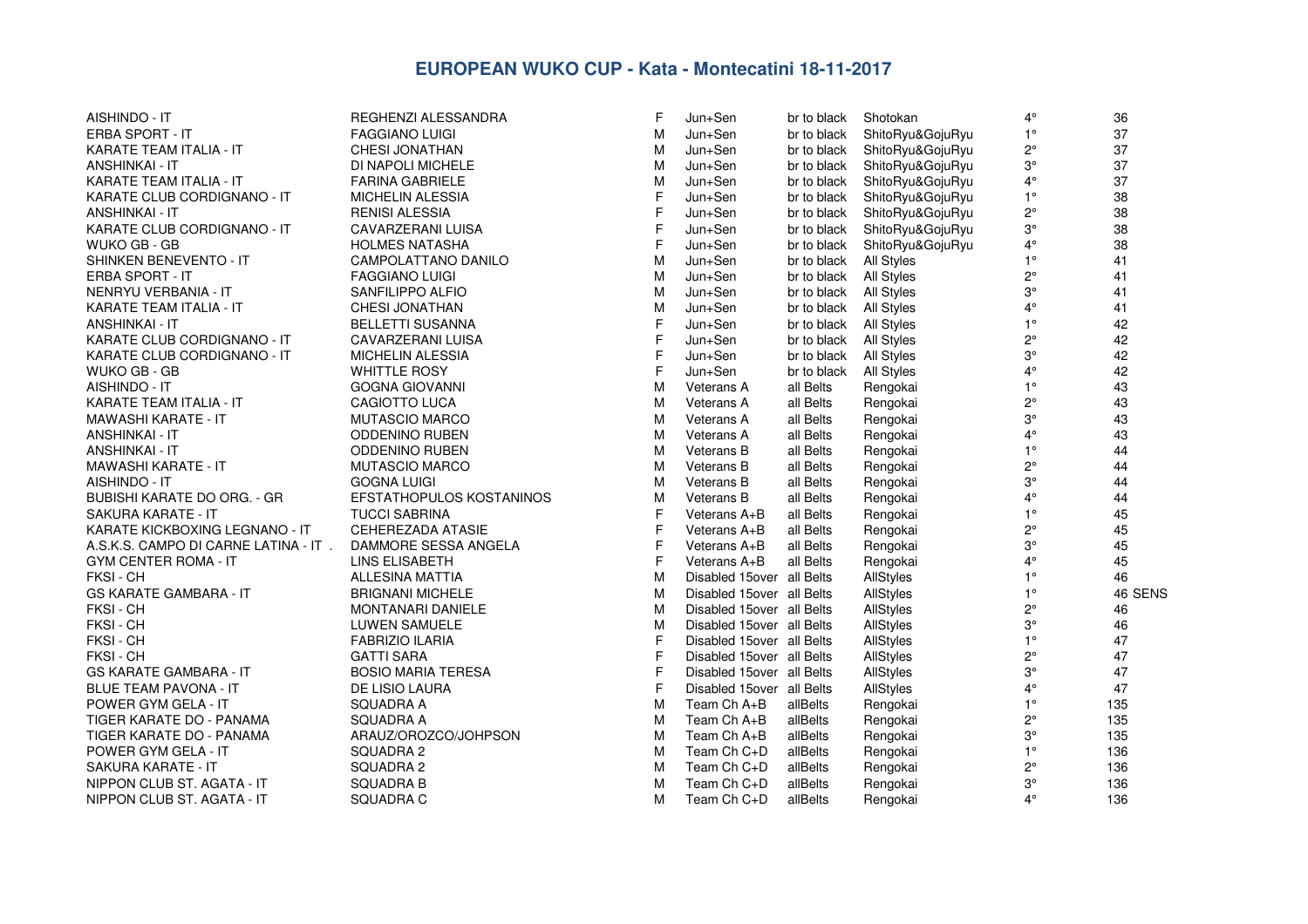| <b>POWER GYM GELA - IT</b>        | SQUADRA A |   | Team Ch A+B | allBelts | Rengokai | 10          | 137 |
|-----------------------------------|-----------|---|-------------|----------|----------|-------------|-----|
| <b>BLUE TEAM PAVONA - IT</b>      | SQUADRA A |   | Team Ch A+B | allBelts | Rengokai | $2^{\circ}$ | 137 |
| <b>MAXI BUSALLA - IT</b>          | SQUADRA A |   | Team Ch A+B | allBelts | Rengokai | $3^{\circ}$ | 137 |
| <b>BONSAI KARATE OLGIATE - IT</b> | SQUADRA A |   | Team Ch C+D | allBelts | Rengokai | 10          | 138 |
| NIPPON CLUB ST. AGATA - IT        | SQUADRA A |   | Team Ch C+D | allBelts | Rengokai | $2^{\circ}$ | 138 |
| AISHINDO - IT                     | SQUADRA B |   | Team Ch C+D | allBelts | Rengokai | $3^{\circ}$ | 138 |
| RONIN CLUB - IT                   | SOUADRA A |   | Team Ch C+D | allBelts | Rengokai | $4^{\circ}$ | 138 |
| <b>ERBA SPORT - IT</b>            | SQUADRA A | м | Cad+Jun+Sen | allBelts | Rengokai | 10          | 139 |
| KARATE MARIANO - IT               | SQUADRA A | м | Cad+Jun+Sen | allBelts | Rengokai | $2^{\circ}$ | 139 |
| DOJO KAISHO - IT                  | SOUADRA A | м | Cad+Jun+Sen | allBelts | Rengokai | 3°          | 139 |
| SHINKEN BENEVENTO - IT            | SQUADRA 3 | м | Cad+Jun+Sen | allBelts | Rengokai | $4^{\circ}$ | 139 |
| ANSHINKAI - IT                    | SOUADRA A |   | Cad+Jun+Sen | allBelts | Rengokai | 10          | 140 |
| KENYUKAI ITALIA - IT              | SQUADRA 2 |   | Cad+Jun+Sen | allBelts | Rengokai | $2^{\circ}$ | 140 |
| ANSHINKAI - IT                    | SOUADRA B |   | Cad+Jun+Sen | allBelts | Rengokai | $3^{\circ}$ | 140 |
| DOJO KAISHO - IT                  | SQUADRA 1 |   | Cad+Jun+Sen | allBelts | Rengokai | $4^{\circ}$ | 140 |
|                                   |           |   |             |          |          |             |     |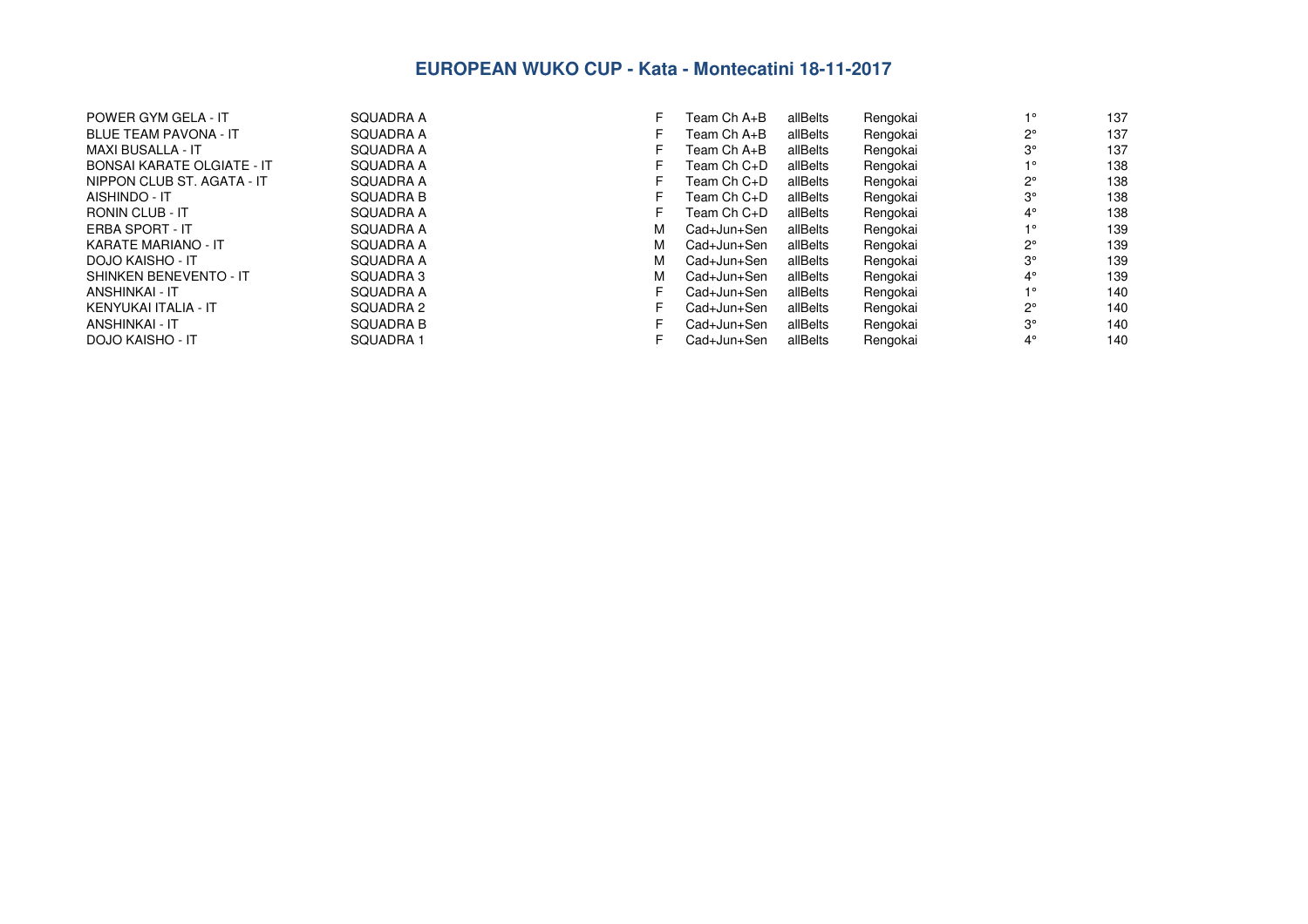| <b>CLUB</b>                     | <b>SURNAME/NAME</b>           | <b>SEX</b> | <b>CATEG</b> | <b>BELTS</b> | <b>WEIGHT</b> | <b>RESULTS</b> | <b>SPECIALITY</b> | N.CAT. |
|---------------------------------|-------------------------------|------------|--------------|--------------|---------------|----------------|-------------------|--------|
| PIETRO VALENTI - IT             | <b>VETTORI MARCELLO</b>       | м          | Children A   | wh to or     | $-25KG$       | $1^{\circ}$    | Shobu Nihon       | 48     |
| FUDOSHIN KARATE RIVALIGURE - IT | <b>DALANI BESMIR</b>          | M          | Children A   | wh to or     | $-25KG$       | $2^{\circ}$    | Shobu Nihon       | 48     |
| POL. RENSHI BARI - IT           | DAMMACCO FRANCESCO            | М          | Children A   | wh to or     | $-25KG$       | $3^\circ$      | Shobu Nihon       | 48     |
| <b>SKCS SASSARI - IT</b>        | <b>SANNA FRANCESCO</b>        | M          | Children A   | wh to or     | $-25KG$       | $3^{\circ}$    | Shobu Nihon       | 48     |
| NIPPON CLUB ST. AGATA - IT      | <b>GIORDANO LEONARDO</b>      | М          | Children A   | wh to or     | $+25KG$       | $1^{\circ}$    | Shobu Nihon       | 49     |
| KUSHINKAN URGNANO - IT          | <b>GAVOTTI MATTIA</b>         | М          | Children A   | wh to or     | $+25KG$       | $2^{\circ}$    | Shobu Nihon       | 49     |
| <b>SKCS SASSARI - IT</b>        | <b>CROBU ANDREA</b>           | М          | Children A   | wh to or     | $+25KG$       | $3^\circ$      | Shobu Nihon       | 49     |
| RENBUKAN SESTO FIORENTINO - IT  | <b>NAZERIAN GIULIO</b>        | M          | Children A   | wh to or     | $+25KG$       | $3^\circ$      | Shobu Nihon       | 49     |
| FIGHT CLUB - IT                 | <b>TOPARINI NOEMI</b>         | F          | Children A   | wh to or     | open          | $1^{\circ}$    | Shobu Nihon       | 50     |
| <b>KARATE PLANET - IT</b>       | <b>VISETTI MATILDE</b>        | F          | Children A   | wh to or     | open          | $2^{\circ}$    | Shobu Nihon       | 50     |
| IL GLADIATORE ROMA - IT         | MONETTA MATILDE               | F          | Children A   | wh to or     | open          | 3°             | Shobu Nihon       | 50     |
| OKDI - IT                       | RESTAINO BENEDETTA            | F          | Children A   | wh to or     | open          | 3°             | Shobu Nihon       | 50     |
| FUDOSHIN KARATE RIVALIGURE - IT | ASSOGNA PIETRO                | M          | Children A   | gr to black  | open          | $1^{\circ}$    | Shobu Nihon       | 51     |
| TIGER KARATE DO - PANAMA        | ROMERO GADIEL                 | M          | Children A   | gr to black  | open          | $2^{\circ}$    | Shobu Nihon       | 51     |
| KARATE TEAM ITALIA - IT         | <b>TCHUMBU LORENZ</b>         | М          | Children A   | gr to black  | open          | 3°             | Shobu Nihon       | 51     |
| KARATE DOJO RONIN - IT          | <b>TRAVERSO SIMONE</b>        | М          | Children A   | gr to black  | open          | 3°             | Shobu Nihon       | 51     |
| NIPPON CLUB ST. AGATA - IT      | <b>PASIN MATILDE</b>          | F          | Children A   | gr to black  | open          | $1^{\circ}$    | Shobu Nihon       | 52     |
| NENRYU VERBANIA - IT            | <b>HENKE VICTORIA</b>         | F          | Children A   | gr to black  | open          | $2^{\circ}$    | Shobu Nihon       | 52     |
| DLF SLIM GYM FOGGIA - IT        | <b>TURCHIARELLI ANTONELLA</b> | F          | Children A   | gr to black  | open          | 3°             | Shobu Nihon       | 52     |
| TIGER KARATE DO - PANAMA        | SILVERA ALEXA                 | F          | Children A   | gr to black  | open          | 3°             | Shobu Nihon       | 52     |
| POWER GYM GELA - IT             | <b>FAMA GIOELE</b>            | М          | Children B   | wh to or     | $-35KG$       | $1^{\circ}$    | Shobu Nihon       | 57     |
| DOJOKUN KARATE MAZZARONE - IT   | <b>ZACCO STEFANO</b>          | M          | Children B   | wh to or     | $-35KG$       | $2^{\circ}$    | Shobu Nihon       | 57     |
| POWER GYM GELA - IT             | <b>GRECO RYAN</b>             | M          | Children B   | wh to or     | $-35KG$       | $3^{\circ}$    | Shobu Nihon       | 57     |
| EPYCA ASSISI - IT               | <b>PACIFICI NICOLA</b>        | M          | Children B   | wh to or     | $-35KG$       | $3^\circ$      | Shobu Nihon       | 57     |
| SANSUIKAN - IT                  | SIGNORINI DAVIDE              | М          | Children B   | wh to or     | $+35KG$       | $1^{\circ}$    | Shobu Nihon       | 58     |
| DOJOKUN KARATE MAZZARONE - IT   | <b>BUSACCA SIMONE</b>         | М          | Children B   | wh to or     | $+35KG$       | $2^{\circ}$    | Shobu Nihon       | 58     |
| SANSUIKAN - IT                  | PELLEGRINI MARCO              | M          | Children B   | wh to or     | $+35KG$       | $3^\circ$      | Shobu Nihon       | 58     |
| <b>SANSUIKAN - IT</b>           | QUIRIGHETTI LORENZO           | M          | Children B   | wh to or     | $+35KG$       | $3^\circ$      | Shobu Nihon       | 58     |
| POWER GYM GELA - IT             | ROMANO FRANCESCA              | F          | Children B   | wh to or     | open          | $1^{\circ}$    | Shobu Nihon       | 59     |
| TEAM KARATE NAVA - IT           | <b>ALCAMO LAVINIA</b>         | F          | Children B   | wh to or     | open          | $2^{\circ}$    | Shobu Nihon       | 59     |
| POL. RENSHI BARI - IT           | <b>COLAIANNI MICHELLE</b>     | F          | Children B   | wh to or     | open          | $3^\circ$      | Shobu Nihon       | 59     |
| POWER GYM GELA - IT             | TANDURELLA ARIANNA            | F          | Children B   | wh to or     | open          | 3°             | Shobu Nihon       | 59     |
| KARATE MARIANO - IT             | <b>MARELLI DAVIDE</b>         | М          | Children B   | gr to blue   | $-35KG$       | $1^{\circ}$    | Shobu Nihon       | 60     |
| KARATE TEAM ITALIA - IT         | <b>CIANPITTI GIOSUE</b>       | M          | Children B   | gr to blue   | $-35KG$       | $2^{\circ}$    | Shobu Nihon       | 60     |
| KARATE TEAM ITALIA - IT         | CAGIOTTO FRANCESCO            | M          | Children B   | gr to blue   | $-35KG$       | $3^{\circ}$    | Shobu Nihon       | 60     |
| FUDOSHIN KARATE RIVALIGURE - IT | <b>SEBAN FRANCISC</b>         | M          | Children B   | gr to blue   | $-35KG$       | $3^\circ$      | Shobu Nihon       | 60     |
| FUDOSHIN KARATE RIVALIGURE - IT | <b>SEBAN MARK</b>             | M          | Children B   | gr to blue   | $+35KG$       | $1^{\circ}$    | Shobu Nihon       | 61     |
| FUDOSHIN KARATE RIVALIGURE - IT | <b>NARRA MATTEO</b>           | М          | Children B   | gr to blue   | $+35KG$       | $2^{\circ}$    | Shobu Nihon       | 61     |
| FUDOSHIN KARATE RIVALIGURE - IT | <b>BIAMONTE LUCA</b>          | М          | Children B   | gr to blue   | $+35KG$       | 3°             | Shobu Nihon       | 61     |
| IL GLADIATORE ROMA - IT         | <b>MARCHETTI DANILO</b>       | М          | Children B   | gr to blue   | $+35KG$       | $3^\circ$      | Shobu Nihon       | 61     |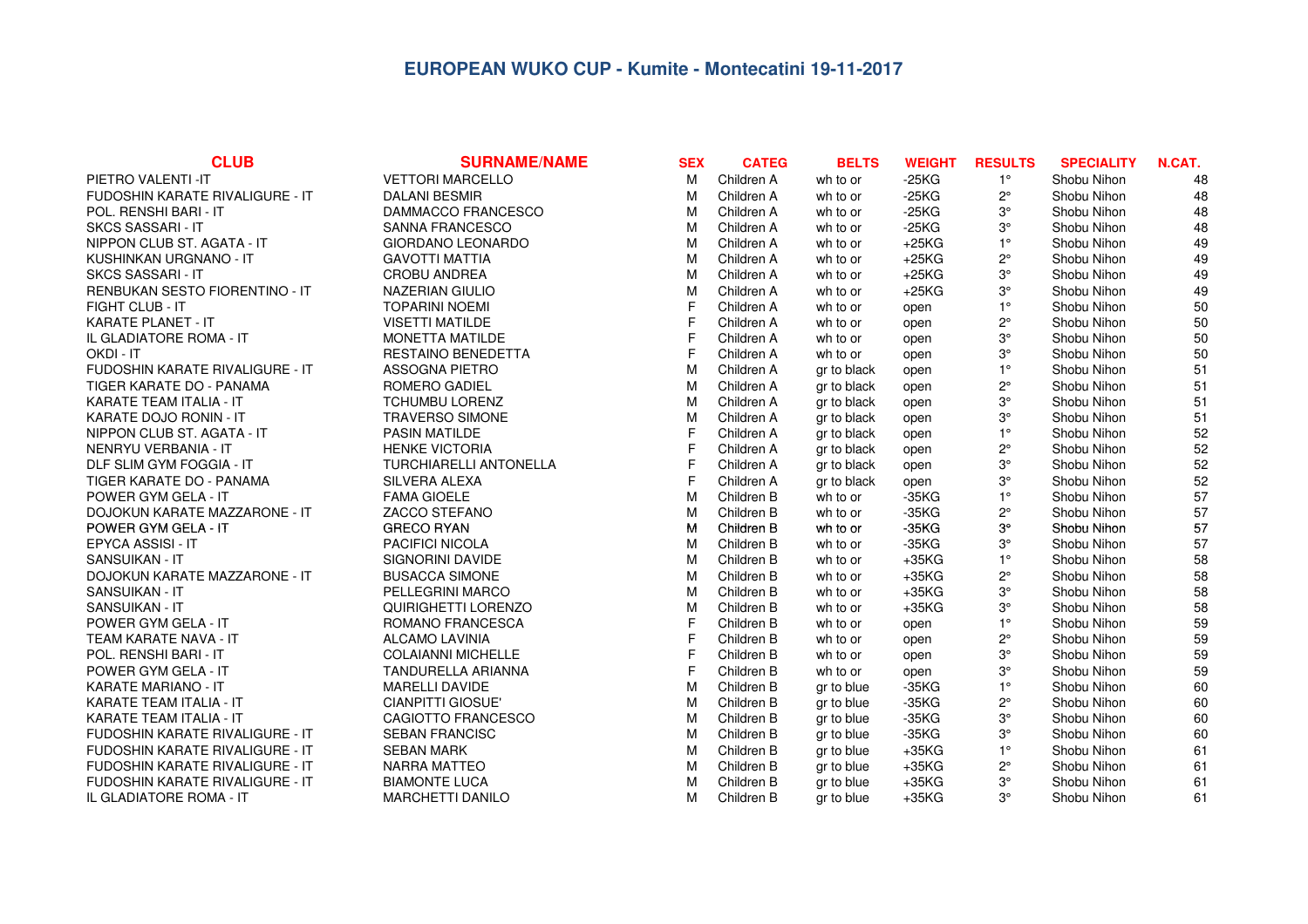| POL. RENSHI BARI - IT                  | PAGANO SARA               | F | Children B | gr to blue  | open    | $1^{\circ}$ | Shobu Nihon | 62   |
|----------------------------------------|---------------------------|---|------------|-------------|---------|-------------|-------------|------|
| OKDI - IT                              | <b>GAZZETTI ASIA</b>      | E | Children B | gr to blue  | open    | $2^{\circ}$ | Shobu Nihon | 62   |
| <b>FUDOSHIN KARATE RIVALIGURE - IT</b> | COCCIOLO ELISA            | F | Children B | gr to blue  | open    | $3^{\circ}$ | Shobu Nihon | 62   |
| POL. RENSHI BARI - IT                  | <b>PENTRELLI GIADA</b>    | F | Children B | gr to blue  | open    | 3°          | Shobu Nihon | 62   |
| POL. RENSHI BARI - IT                  | DI BARI DANIEL            | M | Children B | br to black | open    | $1^{\circ}$ | Shobu Nihon | 63   |
| SKCS SASSARI - IT                      | MARREDDU GIOVANNI         | M | Children B | br to black | open    | $2^{\circ}$ | Shobu Nihon | 63   |
| <b>GYM CENTER ROMA - IT</b>            | <b>MOSCA VALERIO</b>      | M | Children B | br to black | open    | 3°          | Shobu Nihon | 63   |
| SKCS SASSARI - IT                      | SERRA ALESSANDRO          | M | Children B | br to black | open    | 3°          | Shobu Nihon | 63   |
| WUKO GB - GB                           | <b>BURKE MIA</b>          | F | Children B | br to black | open    | $1^{\circ}$ | Shobu Nihon | 64   |
| KARATE TEAM ITALIA - IT                | <b>FIORELLI VALENTINA</b> | F | Children B | br to black | open    | $2^{\circ}$ | Shobu Nihon | 64   |
| KARATE TEAM ITALIA - IT                | RAPINO ROBERTA            |   | Children B | br to black | open    | 3°          | Shobu Nihon | 64   |
| TEAM KARATE NAVA - IT                  | <b>LABYAD IKHLASSE</b>    | F | Children B | br to black | open    | $3^\circ$   | Shobu Nihon | 64   |
| SHINPO KARATE - IT                     | <b>LANZI GIOVANNI</b>     | M | Children B | allBelts    | $-42KG$ | $1^{\circ}$ | Contact     | 65   |
| KARATE FUNAKOSHI AREZZO - IT           | <b>TAFFINI GABRIELE</b>   | M | Children B | allBelts    | $-42KG$ | $2^{\circ}$ | Contact     | 65   |
| PO FMKU - UCRAINA                      | SOTOVA YANA               | F | Children B | allBelts    | $+32KG$ | $1^{\circ}$ | Contact     | 68   |
| <b>MAKOTO TRIESTE - IT</b>             | ROMANO FRANCESCA          | F | Children B | allBelts    | $+32KG$ | $2^{\circ}$ | Contact     | 68   |
| KENKA - IT                             | <b>BASSI GRETA</b>        | F | Children B | allBelts    | $+32KG$ | $3^{\circ}$ | Contact     | 68   |
| KOKOROZASHI - IT                       | RIOSA JASMINE             | F | Children B | allBelts    | $+32KG$ | $3^\circ$   | Contact     | 68   |
| KARATE TEAM ITALIA - IT                | <b>OLIVIARI GIUSEPPE</b>  | M | Children C | wh to or    | $-45KG$ | $1^{\circ}$ | Shobu Nihon | 69   |
| POWER GYM GELA - IT                    | <b>CAUCHI FILIPPO</b>     | M | Children C | wh to or    | $-45KG$ | $2^{\circ}$ | Shobu Nihon | 69   |
| POL. RENSHI BARI - IT                  | <b>GIULIANO GABRIELE</b>  | M | Children C | wh to or    | $-45KG$ | $3^\circ$   | Shobu Nihon | 69   |
| SPORTING KARATE RODANO - IT            | VINCENZO ALESSANDRO       | M | Children C | wh to or    | $-45KG$ | $3^\circ$   | Shobu Nihon | 69   |
| SHINKEN BENEVENTO - IT                 | <b>BIZZARRO MARIO</b>     | M | Children C | wh to or    | $+45KG$ | $1^{\circ}$ | Shobu Nihon | 70   |
| DLF SLIM GYM FOGGIA - IT               | <b>BASTA MATTEO</b>       | M | Children C | wh to or    | $+45KG$ | $2^{\circ}$ | Shobu Nihon | 70   |
| POWER GYM GELA - IT                    | ROMANO STEFANO            | M | Children C | wh to or    | $+45KG$ | 3°          | Shobu Nihon | 70   |
| EPYCA ASSISI - IT                      | <b>VCAREDDA MATTEO</b>    | M | Children C | wh to or    | $+45KG$ | 3°          | Shobu Nihon | 70   |
| POL. RENSHI BARI - IT                  | <b>LADISI ANGELICA</b>    | F | Children C | wh to or    | open    | $1^{\circ}$ | Shobu Nihon | 71   |
| SANSUIKAN CASTELLETTO - IT             | <b>CADAMURO MELISSA</b>   | E | Children C | wh to or    | open    | $2^{\circ}$ | Shobu Nihon | $71$ |
| <b>BUDOKAN VALDERA - IT</b>            | <b>CAPPONI ASIA</b>       | F | Children C | wh to or    | open    | 3°          | Shobu Nihon | 71   |
| EPYCA ASSISI - IT                      | <b>CEDRONI AIDA</b>       | F | Children C | wh to or    | open    | $3^{\circ}$ | Shobu Nihon | 71   |
| POWER GYM GELA - IT                    | <b>FEDERICO ANDRA</b>     | M | Children C | gr to blue  | $-45KG$ | $1^{\circ}$ | Shobu Nihon | 72   |
| NIPPON CLUB ST. AGATA - IT             | <b>RANZENIGO FABIO</b>    | M | Children C | gr to blue  | $-45KG$ | $2^{\circ}$ | Shobu Nihon | 72   |
| POL. RENSHI BARI - IT                  | <b>ALLEGRINI DOMENICO</b> | M | Children C | gr to blue  | $-45KG$ | $3^\circ$   | Shobu Nihon | 72   |
| VIRTUS BOLZANETO - IT                  | <b>BATTAGLIA LUCA</b>     | M | Children C | gr to blue  | $-45KG$ | 3°          | Shobu Nihon | 72   |
| DLF SLIM GYM FOGGIA - IT               | <b>BORGIA SIMONE</b>      | м | Children C | gr to blue  | +45KG   | $1^{\circ}$ | Shobu Nihon | 73   |
| SAKURA KARATE - IT                     | ZINGARELLI MARCO          | M | Children C | gr to blue  | +45KG   | $2^{\circ}$ | Shobu Nihon | 73   |
| RENBUKAN SESTO FIORENTINO - IT         | CONTI CLAUDIO             | M | Children C | gr to blue  | $+45KG$ | $3^{\circ}$ | Shobu Nihon | 73   |
| RYUJIN TO TORA ROMA - IT               | <b>MARSELLI DAVIDE</b>    | M | Children C | gr to blue  | $+45KG$ | $3^\circ$   | Shobu Nihon | 73   |
| FUDOSHIN KARATE RIVALIGURE - IT        | SINISI ALICE              | F | Children C | gr to blue  | open    | $1^{\circ}$ | Shobu Nihon | 74   |
| NIPPON CLUB ST. AGATA - IT             | <b>MATRONE LARA</b>       | F | Children C | gr to blue  | open    | $2^{\circ}$ | Shobu Nihon | 74   |
| CS RIVAZZANO - IT                      | LAUDADIO GIORGIA          | F | Children C | gr to blue  | open    | $3^\circ$   | Shobu Nihon | 74   |
| POL. RENSHI BARI - IT                  | LOSETO ALESSANDRA         |   | Children C | gr to blue  | open    | $3^\circ$   | Shobu Nihon | 74   |
| TIGER KARATE DO - PANAMA               | SAMUDIO ADRIAN            | M | Children C | br to black | $-45KG$ | $1^{\circ}$ | Shobu Nihon | 75   |
| SAKURA KARATE - IT                     | CABASSI LORENZO           | M | Children C | br to black | -45KG   | $2^{\circ}$ | Shobu Nihon | 75   |
|                                        |                           |   |            |             |         |             |             |      |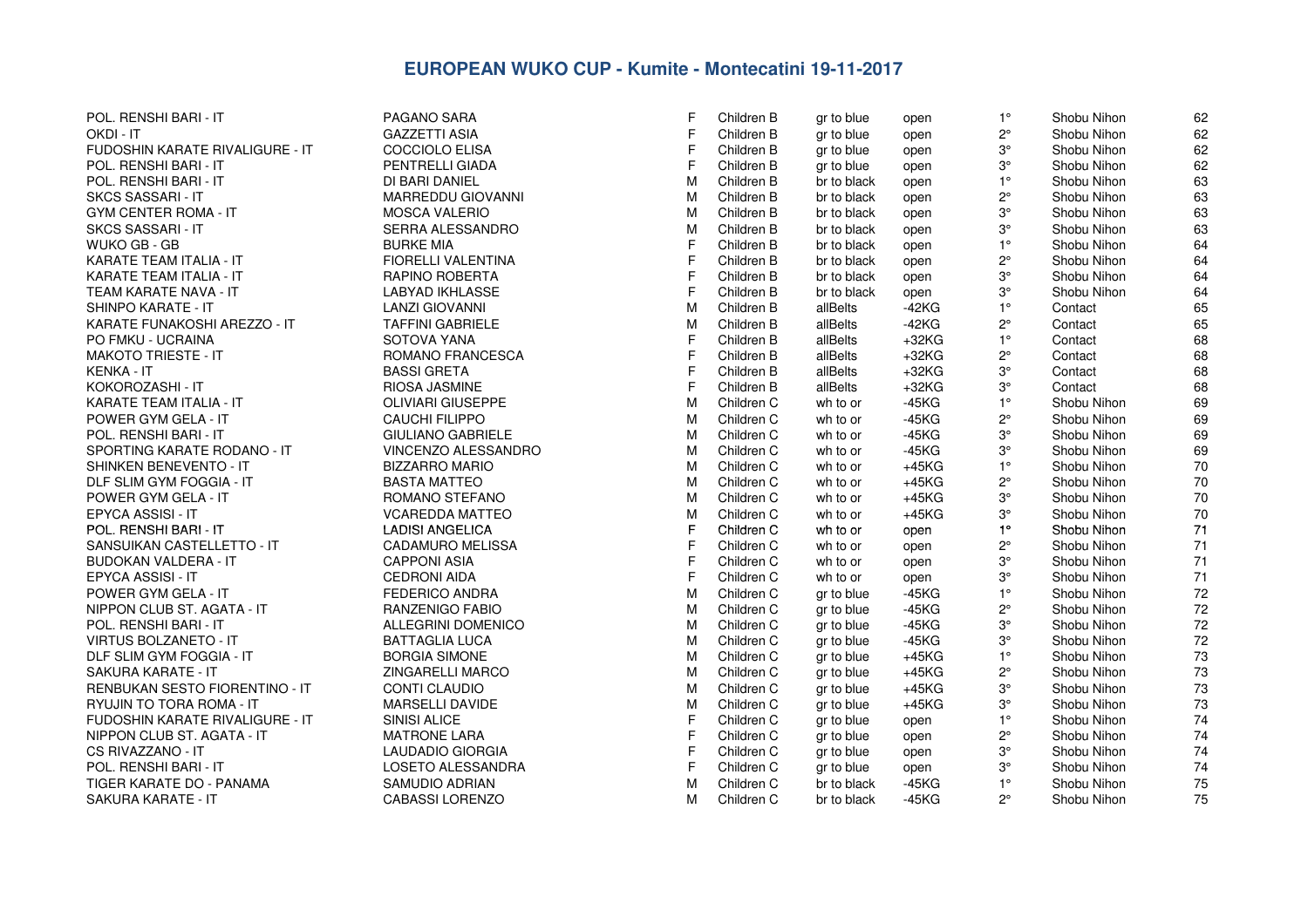| .            | אטשיש ויז שטשיש              |  |
|--------------|------------------------------|--|
| IT           | <b>OLGESE ALBERTO</b>        |  |
| - IT         | LEIDI ANDREA                 |  |
| 1 - P        | <b>PAUGLIESE SAMUELE</b>     |  |
|              | <b>DENNY ETHAN</b>           |  |
|              | PANUNZI MANUEL               |  |
|              | <b>JOYCE ERIN</b>            |  |
| $TA - IT$    | AMADIO FEDERICA              |  |
|              | <b>MILANTA GIULIA</b>        |  |
| $TA - IT$    | <b>DUDAU GIULIA</b>          |  |
|              | ROMANO MARCO                 |  |
|              | <b>BALBONI ALESSANDRO</b>    |  |
|              | DOMENICALI TOMMASO           |  |
| ٠IT          | <b>SCIOLTI FLAVIO</b>        |  |
|              | <b>FACCHETTIN GABRIELE</b>   |  |
|              | ZARPELLON ALBERTO            |  |
|              | AGOUZOUL YOUSSEFF            |  |
|              | <b>BELLINI VITTORIO</b>      |  |
|              | <b>MANDAGLIO SARA</b>        |  |
|              | BIRARDI ALESSANDRA           |  |
|              | <b>GIANSINI ANDREA SOFIA</b> |  |
|              | <b>SANDINI RACHELE</b>       |  |
|              | <b>LOSETO GIOVANNI</b>       |  |
|              | <b>HOGEA EDUARD</b>          |  |
|              | <b>SCHETTINI SIMONE</b>      |  |
|              | ZACCARO MATTIA               |  |
| т            | LAI ROBERTO                  |  |
|              | DI SCIENZA ANGELO            |  |
|              | <b>CEDRONI ERIK</b>          |  |
| ALIGURE - IT | <b>VENTURINO SERENA</b>      |  |
|              | <b>BELLENBAU CHIARA</b>      |  |
| ALIGURE - IT | <b>BALLA LIDIA</b>           |  |
| 1 - A        | <b>BIANCHI ALESSIA</b>       |  |
|              | PELUSO ALESSIO               |  |
| DANO - IT    | <b>BARULLI ALESSIO</b>       |  |
|              | <b>CINOTTI GABRIELE</b>      |  |
| 1 - A        | STECCHI TOMMASO              |  |
|              | <b>LOSITO CRISTIAN</b>       |  |
|              | <b>GARGANO MICHELE</b>       |  |
|              | ROMAN VALENTINO              |  |
| - IT         | <b>VENTIMIGLIA SAMUEL</b>    |  |
| IT           | ALBERTI GIULIA               |  |
| $-1T$        | <b>RIZZI SOUKAINA</b>        |  |
| ΙT           | ANALDI ALESSIA               |  |

| KARATE DOJO RONIN - IT          | <b>MUSCARA DIEGO</b>         | м           | Children C | br to black | -45KG   | 3°          | Shobu Nihon | 75 |
|---------------------------------|------------------------------|-------------|------------|-------------|---------|-------------|-------------|----|
| KARATE DOJO RONIN - IT          | <b>OLGESE ALBERTO</b>        | M           | Children C | br to black | $-45KG$ | $3^\circ$   | Shobu Nihon | 75 |
| KUSHINKAN URGNANO - IT          | <b>LEIDI ANDREA</b>          | M           | Children C | br to black | +45KG   | $1^{\circ}$ | Shobu Nihon | 76 |
| RYUJIN TO TORA ROMA - IT        | PAUGLIESE SAMUELE            | M           | Children C | br to black | +45KG   | $2^{\circ}$ | Shobu Nihon | 76 |
| WUKO GB - GB                    | <b>DENNY ETHAN</b>           | м           | Children C | br to black | $+45KG$ | $3^\circ$   | Shobu Nihon | 76 |
| EPYCA ASSISI - IT               | PANUNZI MANUEL               | м           | Children C | br to black | $+45KG$ | $3^\circ$   | Shobu Nihon | 76 |
| WUKO GB - GB                    | <b>JOYCE ERIN</b>            | F           | Children C | br to black | open    | $1^{\circ}$ | Shobu Nihon | 77 |
| NIPPON CLUB ST. AGATA - IT      | AMADIO FEDERICA              | F           | Children C | br to black | open    | $2^{\circ}$ | Shobu Nihon | 77 |
| CSK 1978 LAVAGNA - IT           | <b>MILANTA GIULIA</b>        | F           | Children C | br to black | open    | $3^\circ$   | Shobu Nihon | 77 |
| NIPPON CLUB ST. AGATA - IT      | <b>DUDAU GIULIA</b>          | F           | Children C | br to black | open    | $3^\circ$   | Shobu Nihon | 77 |
| MAKOTO TRIESTE - IT             | ROMANO MARCO                 | м           | Children C | allBelts    | $-45KG$ | $1^{\circ}$ | Contact     | 78 |
| GOSHINDO - IT                   | <b>BALBONI ALESSANDRO</b>    | M           | Children C | allBelts    | $-45KG$ | $2^{\circ}$ | Contact     | 78 |
| KENKA - IT                      | DOMENICALI TOMMASO           | М           | Children C | allBelts    | $-45KG$ | $3^{\circ}$ | Contact     | 78 |
| BUDOSHIN HUKYUKAI - IT          | <b>SCIOLTI FLAVIO</b>        | M           | Children C | allBelts    | $-45KG$ | $3^\circ$   | Contact     | 78 |
| MAKOTO TRIESTE - IT             | <b>FACCHETTIN GABRIELE</b>   | M           | Children C | allBelts    | +45KG   | $1^{\circ}$ | Contact     | 79 |
| SHINPO KARATE - IT              | ZARPELLON ALBERTO            | м           | Children C | allBelts    | $+45KG$ | $2^{\circ}$ | Contact     | 79 |
| SHINPO KARATE - IT              | AGOUZOUL YOUSSEFF            | M           | Children C | allBelts    | +45KG   | $3^\circ$   | Contact     | 79 |
| MAKOTO TRIESTE - IT             | <b>BELLINI VITTORIO</b>      | M           | Children C | allBelts    | +45KG   | $3^\circ$   | Contact     | 79 |
| GOSHINDO - IT                   | <b>MANDAGLIO SARA</b>        | F           | Children C | allBelts    | $+35KG$ | $1^{\circ}$ | Contact     | 81 |
| KENKA - IT                      | <b>BIRARDI ALESSANDRA</b>    | F           | Children C | allBelts    | $+35KG$ | $2^{\circ}$ | Contact     | 81 |
| SHINPO KARATE - IT              | <b>GIANSINI ANDREA SOFIA</b> | F           | Children C | allBelts    | $+35KG$ | $3^\circ$   | Contact     | 81 |
| SHINPO KARATE - IT              | <b>SANDINI RACHELE</b>       | F           | Children C | allBelts    | $+35KG$ | $3^\circ$   | Contact     | 81 |
| POL. RENSHI BARI - IT           | LOSETO GIOVANNI              | M           | Children D | wh to or    | $-50KG$ | $1^{\circ}$ | Shobu Nihon | 82 |
| okdi - It                       | <b>HOGEA EDUARD</b>          | M           | Children D | wh to or    | $-50KG$ | $2^{\circ}$ | Shobu Nihon | 82 |
| POL. RENSHI BARI - IT           | <b>SCHETTINI SIMONE</b>      | м           | Children D | wh to or    | -50KG   | 3°          | Shobu Nihon | 82 |
| POL. RENSHI BARI - IT           | ZACCARO MATTIA               | M           | Children D | wh to or    | $-50KG$ | $3^{\circ}$ | Shobu Nihon | 82 |
| VIRTUS BOLZANETO - IT           | <b>LAI ROBERTO</b>           | M           | Children D | wh to or    | $+50KG$ | $1^{\circ}$ | Shobu Nihon | 83 |
| SANSUIKAN - IT                  | DI SCIENZA ANGELO            | M           | Children D | wh to or    | $+50KG$ | $2^{\circ}$ | Shobu Nihon | 83 |
| EPYCA ASSISI - IT               | <b>CEDRONI ERIK</b>          | M           | Children D | wh to or    | $+50KG$ | $3^\circ$   | Shobu Nihon | 83 |
| FUDOSHIN KARATE RIVALIGURE - IT | <b>VENTURINO SERENA</b>      |             | Children D | wh to or    | open    | $1^{\circ}$ | Shobu Nihon | 84 |
| KARATE NAVA - IT                | <b>BELLENBAU CHIARA</b>      | F           | Children D | wh to or    | open    | $2^{\circ}$ | Shobu Nihon | 84 |
| FUDOSHIN KARATE RIVALIGURE - IT | <b>BALLA LIDIA</b>           | F           | Children D | wh to or    | open    | $3^\circ$   | Shobu Nihon | 84 |
| RYUJIN TO TORA ROMA - IT        | <b>BIANCHI ALESSIA</b>       | $\mathsf F$ | Children D | wh to or    | open    | $3^{\circ}$ | Shobu Nihon | 84 |
| RONIN CLUB - IT                 | PELUSO ALESSIO               | м           | Children D | gr to blue  | $-50KG$ | $1^{\circ}$ | Shobu Nihon | 85 |
| SPORTING KARATE RODANO - IT     | <b>BARULLI ALESSIO</b>       | M           | Children D | gr to blue  | $-50KG$ | $2^{\circ}$ | Shobu Nihon | 85 |
| KARATE SYSTEM - IT              | CINOTTI GABRIELE             | м           | Children D | gr to blue  | $-50KG$ | $3^{\circ}$ | Shobu Nihon | 85 |
| RYUJIN TO TORA ROMA - IT        | STECCHI TOMMASO              | М           | Children D | gr to blue  | $-50KG$ | 3°          | Shobu Nihon | 85 |
| POL. RENSHI BARI - IT           | <b>LOSITO CRISTIAN</b>       | M           | Children D | gr to blue  | $+50KG$ | $1^{\circ}$ | Shobu Nihon | 86 |
| POL. RENSHI BARI - IT           | <b>GARGANO MICHELE</b>       | м           | Children D | gr to blue  | $+50KG$ | $2^{\circ}$ | Shobu Nihon | 86 |
| KARATE MARIANO - IT             | ROMAN VALENTINO              | M           | Children D | gr to blue  | $+50KG$ | $3^\circ$   | Shobu Nihon | 86 |
| IL GLADIATORE ROMA - IT         | <b>VENTIMIGLIA SAMUEL</b>    | M           | Children D | gr to blue  | $+50KG$ | $3^\circ$   | Shobu Nihon | 86 |
| KARATE DO BRESCIA - IT          | ALBERTI GIULIA               | F           | Children D | gr to blue  | open    | $1^{\circ}$ | Shobu Nihon | 87 |
| DLF SLIM GYM FOGGIA - IT        | <b>RIZZI SOUKAINA</b>        | F           | Children D | gr to blue  | open    | $2^{\circ}$ | Shobu Nihon | 87 |
| KARATE TEAM ITALIA - IT         | ANALDI ALESSIA               | F.          | Children D | gr to blue  | open    | $3^\circ$   | Shobu Nihon | 87 |
|                                 |                              |             |            |             |         |             |             |    |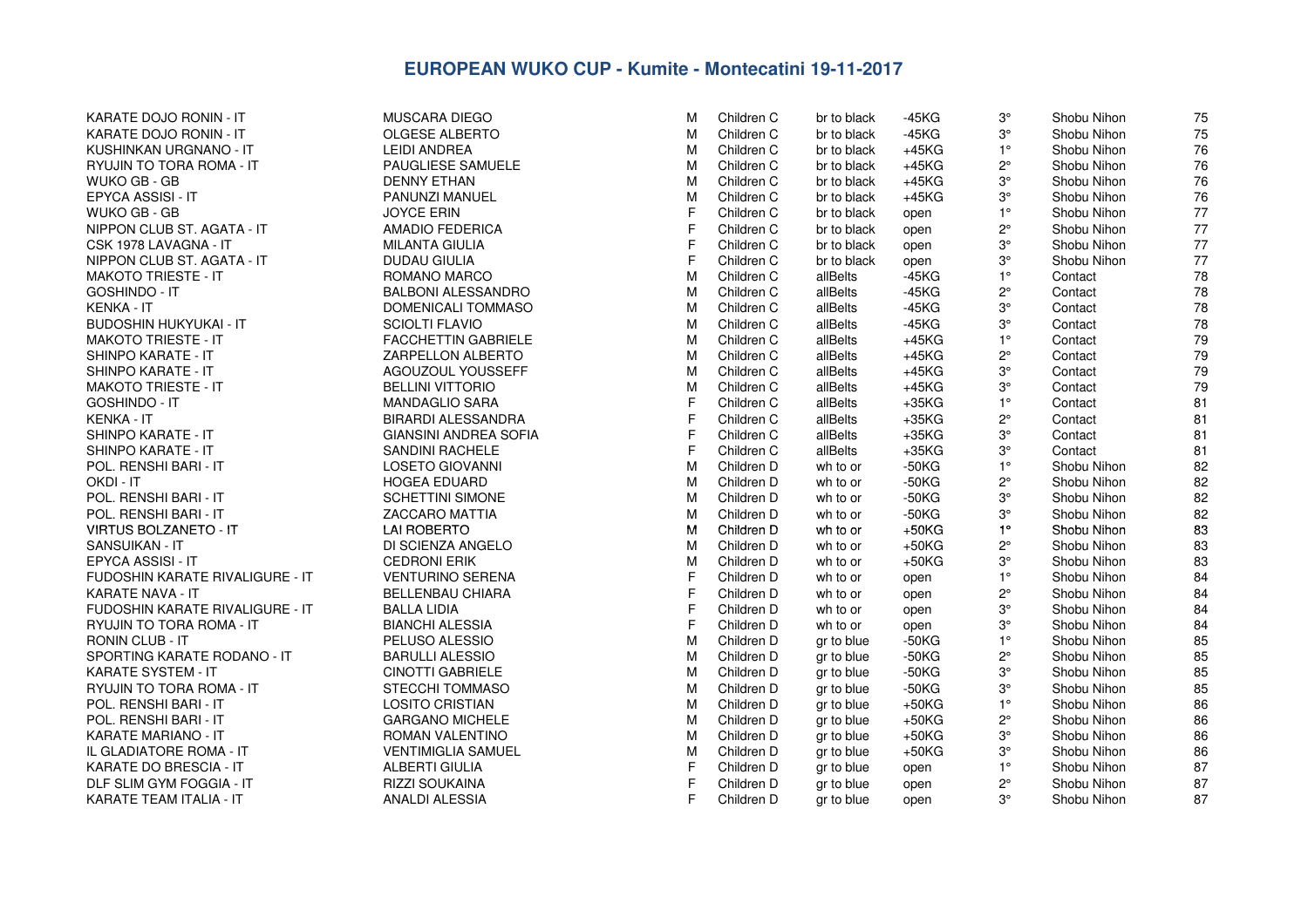| KARATE TEAM ITALIA - IT                | <b>FRECINA FRANCESCA PIA</b> | F | Children D | gr to blue    | open     | $3^\circ$   | Shobu Nihon  | 87  |
|----------------------------------------|------------------------------|---|------------|---------------|----------|-------------|--------------|-----|
| POWER GYM GELA - IT                    | <b>SULTANO GIOVANNI</b>      | M | Children D | br to black   | $-50KG$  | $1^{\circ}$ | Shobu Nihon  | 88  |
| SANSUIKAN - IT                         | <b>CASAZZA FILIPPO</b>       | M | Children D | br to black   | $-50K$   | $2^{\circ}$ | Shobu Nihon  | 88  |
| FUDOSHIN KARATE RIVALIGURE - IT        | <b>HOTI SABIAN</b>           | M | Children D | br to black   | $-50KG$  | $3^{\circ}$ | Shobu Nihon  | 88  |
| POL. RENSHI BARI - IT                  | NANOCCHIO GIUSEPPE           | M | Children D | br to black   | $-50$ KG | $3^\circ$   | Shobu Nihon  | 88  |
| EPYCA ASSISI - IT                      | <b>BERTOLDI GIANFRANCO</b>   | м | Children D | br to black   | $+50KG$  | $1^{\circ}$ | Shobu Nihon  | 89  |
| TIGER KARATE DO - PANAMA               | <b>HERNANDEZ JOEL</b>        | M | Children D | br to black   | $+50$ KG | $2^{\circ}$ | Shobu Nihon  | 89  |
| KARATE NAVA - IT                       | <b>BACCELLI LORENZO</b>      | M | Children D | br to black   | $+50KG$  | $3^\circ$   | Shobu Nihon  | 89  |
| KARATE TEAM ITALIA - IT                | <b>GHILESCU DAVID</b>        | M | Children D | br to black   | $+50$ KG | $3^\circ$   | Shobu Nihon  | 89  |
| POL. RENSHI BARI - IT                  | PORTEGHESE GIADA             | F | Children D | br to black   | open     | $1^{\circ}$ | Shobu Nihon  | 90  |
| KARATE DO BRESCIA - IT                 | RODRIGUEZ CARMEN             | F | Children D | br to black   | open     | $2^{\circ}$ | Shobu Nihon  | 90  |
| <b>FUDOSHIN KARATE RIVALIGURE - IT</b> | <b>GUIDETTI SARA</b>         | F | Children D | br to black   | open     | $3^{\circ}$ | Shobu Nihon  | 90  |
| KARATE DO BRESCIA - IT                 | DE LUCA AMELIA               | F | Children D | br to black   | open     | $3^\circ$   | Shobu Nihon  | 90  |
| <b>GOSHINDO - IT</b>                   | <b>MERCURI FEDERICO</b>      | M | Children D | allBelts      | $-40K$   | $1^{\circ}$ | Contact      | 91A |
| PO FMKU - UCRAINA                      | ZAPOROZHETS MAKSYM           | M | Children D | allBelts      | $-40KG$  | $2^{\circ}$ | Contact      | 91A |
| SHINPO KARATE - IT                     | CANAL JACOPO                 | M | Children D | allBelts      | -40KG    | $3^\circ$   | Contact      | 91A |
| SHINPO KARATE - IT                     | <b>ZONTA FILIPPO</b>         | M | Children D | allBelts      | $-40K$   | $3^{\circ}$ | Contact      | 91A |
| <b>MAKOTO TRIESTE - IT</b>             | <b>SAXIDA SIMONE</b>         | M | Children D | allBelts      | $-50K$   | $1^{\circ}$ | Contact      | 91B |
| <b>GOSHINDO - IT</b>                   | DI BENEDETTO SIMONE          | M | Children D | allBelts      | $-50KG$  | $2^{\circ}$ | Contact      | 91B |
| <b>MAKOTO TRIESTE - IT</b>             | <b>LOTTO LIAM</b>            | M | Children D | allBelts      | $-50K$   | $3^{\circ}$ | Contact      | 91B |
| KARATE FUNAKOSHI AREZZO - IT           | <b>MINA RICCARDO</b>         | м | Children D | allBelts      | $-50KG$  | $3^{\circ}$ | Contact      | 91B |
| <b>MAKOTO TRIESTE - IT</b>             | ROMANO GIULIO                | M | Children D | allBelts      | $+50KG$  | $1^{\circ}$ | Contact      | 92  |
| <b>MAKOTO TRIESTE - IT</b>             | <b>GIURGEVICH NICOLO'</b>    | M | Children D | allBelts      | $-50K$   | $2^{\circ}$ | Contact      | 92  |
| SHINPO KARATE - IT                     | <b>ASVANON SERGIU</b>        | M | Children D | allBelts      | $-50KG$  | $3^{\circ}$ | Contact      | 92  |
| SHINPO KARATE - IT                     | DIMITRIOGLO CRISTIAN         | M | Children D | allBelts      | $-50$ KG | $3^\circ$   | Contact      | 92  |
| PO FMKU - UCRAINA                      | VASYLIEVA KHRYSTYNA          | F | Children D | allBelts      | $+40KG$  | $1^{\circ}$ | Contact      | 94  |
| <b>MAKOTO TRIESTE - IT</b>             | <b>FONDA ELOISA</b>          | F | Children D | allBelts      | $+40KG$  | $2^{\circ}$ | Contact      | 94  |
| MAKOTO TRIESTE - IT                    | <b>DE CARLI GIOIA</b>        | F | Children D | allBelts      | $+40KG$  | $3^\circ$   | Contact      | 94  |
| PO FMKU - UCRAINA                      | <b>HLUSHCHENKO ARYNA</b>     | F | Children D | allBelts      | $+40KG$  | $3^{\circ}$ | Contact      | 94  |
| POL. RENSHI BARI - IT                  | <b>GUERINO MICHELE</b>       | M | Cadets     | wh to green   | open     | $1^{\circ}$ | Shobu Sanbon | 95  |
| TIGER KARATE DO - PANAMA               | CAICEDO CARLOS               | M | Cadets     | wh to green   | open     | $2^{\circ}$ | Shobu Sanbon | 95  |
| POL. RENSHI BARI - IT                  | <b>MONTERISI ALESSANDRO</b>  | M | Cadets     | wh to green   | open     | $3^\circ$   | Shobu Sanbon | 95  |
| POL. RENSHI BARI - IT                  | PASCAZIO GIOVANNI            | M | Cadets     | wh to green   | open     | $3^\circ$   | Shobu Sanbon | 95  |
| SANSUIKAN CASTELLETTO - IT             | NICULICA LAURA               | F | Cadets     | wh to green   | open     | $1^{\circ}$ | Shobu Sanbon | 96  |
| SKCS SASSARI - IT                      | <b>CROTTI GIADA</b>          | F | Cadets     | wh to green   | open     | $2^{\circ}$ | Shobu Sanbon | 96  |
| RENBUKAN SESTO FIORENTINO - IT         | CALAFATTI VIOLA              | F | Cadets     | wh to green   | open     | $3^\circ$   | Shobu Sanbon | 96  |
| SKCS SASSARI - IT                      | <b>VADILONGA MARCO</b>       | M | Cadets     | blue to black | $-60$ KG | $1^{\circ}$ | Shobu Sanbon | 97  |
| GYM CENTER ROMA - IT                   | <b>LEONE LORENZO</b>         | M | Cadets     | blue to black | $-60KG$  | $2^{\circ}$ | Shobu Sanbon | 97  |
| KARATE TEAM ITALIA - IT                | <b>BRIGIDA MICHELE</b>       | M | Cadets     | blue to black | $-60KG$  | $3^\circ$   | Shobu Sanbon | 97  |
| <b>RONIN CLUB - IT</b>                 | SERRONE MATTIA               | м | Cadets     | blue to black | $-60K$   | $3^\circ$   | Shobu Sanbon | 97  |
| KUSHINKAN URGNANO - IT                 | <b>BONOMI MICHELE</b>        | м | Cadets     | blue to black | -70KG    | $1^{\circ}$ | Shobu Sanbon | 98  |
| <b>BUSHIDO KARATE SCHIO</b>            | CANALE JACOPO                | M | Cadets     | blue to black | $-70$ KG | $2^{\circ}$ | Shobu Sanbon | 98  |
| SAKURA KARATE - IT                     | <b>COLETTI ROBERTO</b>       | M | Cadets     | blue to black | $-70$ KG | $3^\circ$   | Shobu Sanbon | 98  |
| POL. RENSHI BARI - IT                  | <b>LASERRA GIOVANNI</b>      | M | Cadets     | blue to black | -70KG    | $3^\circ$   | Shobu Sanbon | 98  |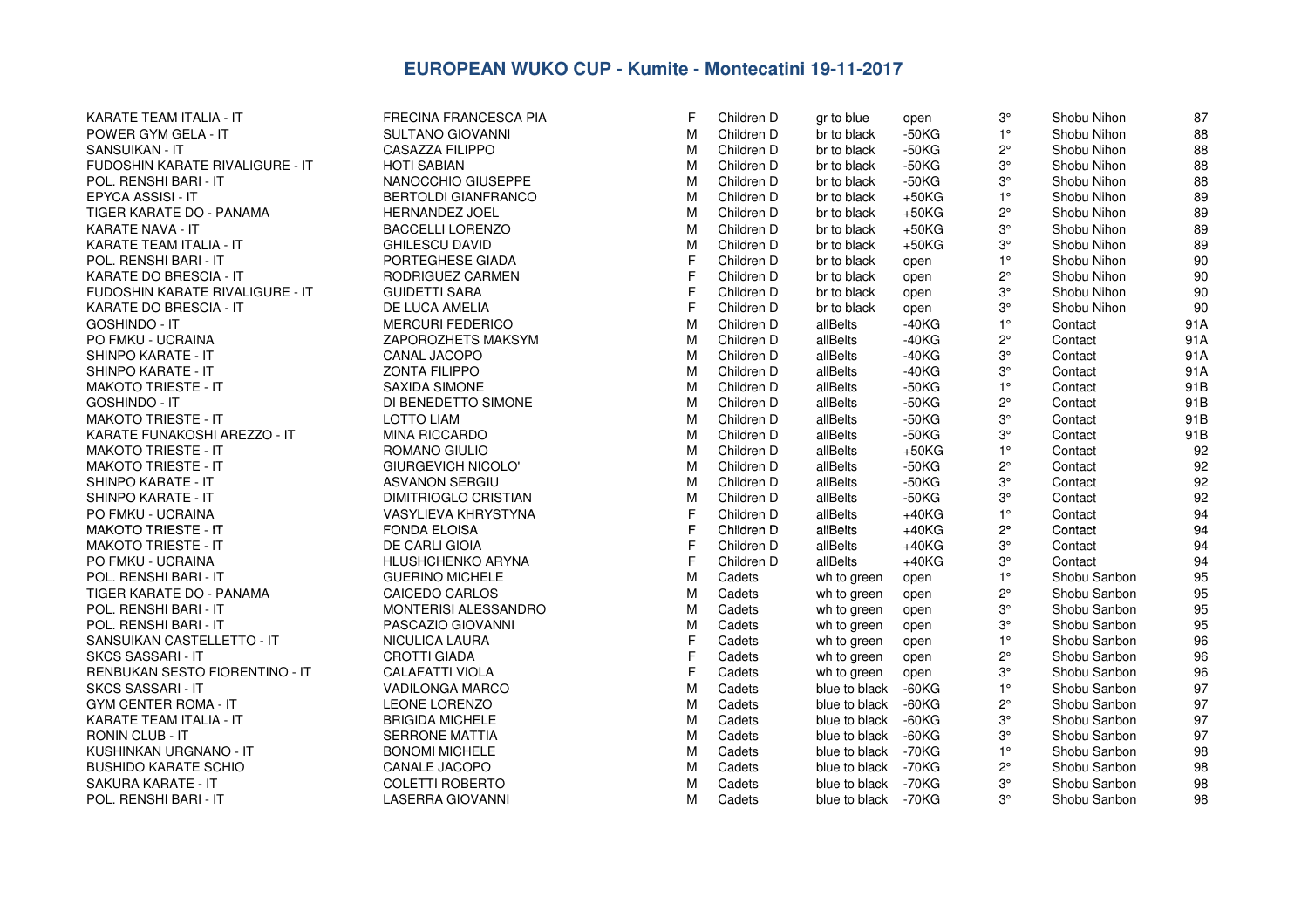| NIPPON CLUB ST. AGATA - IT                           | <b>AMADIO ANDREA</b>       | м | Cadets            | blue to black $+70$ KG |          | $1^{\circ}$ | Shobu Sanbon | 99  |
|------------------------------------------------------|----------------------------|---|-------------------|------------------------|----------|-------------|--------------|-----|
| <b>RONIN CLUB - IT</b>                               | PETRUCCIO MARCO            | M | Cadets            | blue to black $+70$ KG |          | 2°          | Shobu Sanbon | 99  |
| KARATE MARIANO - IT                                  | LAMPARIELLO MARCO          | M | Cadets            | blue to black +70KG    |          | $3^\circ$   | Shobu Sanbon | 99  |
| SHINKEN BENEVENTO - IT                               | <b>LUPO MATTIA</b>         | M | Cadets            | blue to black $+70$ KG |          | $3^{\circ}$ | Shobu Sanbon | 99  |
| IL GLADIATORE ROMA - IT                              | PEDEMONTI CHIARA           | F | Cadets            | blue to black          | -52KG    | $1^{\circ}$ | Shobu Sanbon | 100 |
| KARATE TEAM ITALIA - IT                              | <b>FORNACI IRINA MARIA</b> | F | Cadets            | blue to black          | $-52KG$  | $2^{\circ}$ | Shobu Sanbon | 100 |
| GANDHI KARATE NISCEMI CALTANISETTA - IT ARTESI SOFIA |                            | F | Cadets            | blue to black          | $-52KG$  | $3^{\circ}$ | Shobu Sanbon | 100 |
| ATLETICO BRAVETTA - IT                               | <b>BENEGIAMO CARLOTTA</b>  | F | Cadets            | blue to black          | $-52KG$  | $3^\circ$   | Shobu Sanbon | 100 |
| KARATE TEAM ITALIA - IT                              | <b>ASTOLFI ELEONORA</b>    | F | Cadets            | blue to black $+52KG$  |          | $1^{\circ}$ | Shobu Sanbon | 101 |
| KENYU KAI ITALIA - IT                                | <b>CAONSOLI SARA</b>       | F | Cadets            | blue to black $+52KG$  |          | $2^{\circ}$ | Shobu Sanbon | 101 |
| <b>KENKA - IT</b>                                    | <b>GASPARINI FRANCESCA</b> | F | Cadets            | blue to black +52KG    |          | $3^\circ$   | Shobu Sanbon | 101 |
| <b>IPPON KEN KARATE - IT</b>                         | PAU ALESSANDRA             | F | Cadets            | blue to black          | $+52KG$  | $3^\circ$   | Shobu Sanbon | 101 |
| KUSHINKAN URGNANO - IT                               | <b>BONOMI MICHELE</b>      | M | Cadets            | allBelts               | open     | $1^{\circ}$ | Shobu Ippon  | 102 |
| <b>BUSHIDO KARATE SCHIO</b>                          | <b>CANALE JACOPO</b>       | M | Cadets            | allBelts               | open     | $2^{\circ}$ | Shobu Ippon  | 102 |
| DOJO E FITNESS FERRENTINO - IT                       | POLLETTA FEDERICO          | M | Cadets            | allBelts               | open     | 3°          | Shobu Ippon  | 102 |
| <b>RONIN CLUB - IT</b>                               | <b>SERRONE MATTIA</b>      | M | Cadets            | allBelts               | open     | $3^{\circ}$ | Shobu Ippon  | 102 |
| <b>KENKA - IT</b>                                    | <b>GASPARINI FRANCESCA</b> | F | Cadets            | allBelts               | open     | $1^{\circ}$ | Shobu Ippon  | 103 |
| WUKO GB - GB                                         | AKHTAR MARIYAH             | F | Cadets            | allBelts               | open     | $2^{\circ}$ | Shobu Ippon  | 103 |
| KENKA - IT                                           | <b>ONORATO GIULIA</b>      | F | Cadets            | allBelts               | open     | $3^\circ$   | Shobu Ippon  | 103 |
| <b>IPPON KEN KARATE - IT</b>                         | PAU ALESSANDRA             | F | Cadets            | allBelts               | open     | $3^{\circ}$ | Shobu Ippon  | 103 |
| <b>MAKOTO TRIESTE - IT</b>                           | <b>FLEGO ALESSIO</b>       | M | <b>MiniCadets</b> | allBelts               | $-60KG$  | $1^{\circ}$ | Contact      | 104 |
| <b>MAKOTO TRIESTE - IT</b>                           | AMOROSO LEONARDO           | M | <b>MiniCadets</b> | allBelts               | $-60KG$  | $2^{\circ}$ | Contact      | 104 |
| IL GLADIATORE ROMA - IT                              | ALABISO STEFANO            | M | MiniCadets        | allBelts               | -60KG    | $3^{\circ}$ | Contact      | 104 |
| FUDOSHIN KARATE RIVALIGURE - IT                      | POGGIALLINI KARIM          | M | MiniCadets        | allBelts               | $-60KG$  | $3^\circ$   | Contact      | 104 |
| PO FMKU - UCRAINA                                    | CHEBOTARENKU ANTON         | M | MiniCadets        | allBelts               | $+60KG$  | $1^{\circ}$ | Contact      | 105 |
| <b>MAKOTO TRIESTE - IT</b>                           | PORTALURI GABRIELE         | M | MiniCadets        | allBelts               | $+60KG$  | $2^{\circ}$ | Contact      | 105 |
| SHINPO KARATE - IT                                   | <b>BORGHIN GABRIELE</b>    | M | MiniCadets        | allBelts               | $+60KG$  | $3^{\circ}$ | Contact      | 105 |
| SHINPO KARATE - IT                                   | <b>VIDALE TOMMASO</b>      | м | MiniCadets        | allBelts               | $+60KG$  | $3^\circ$   | Contact      | 105 |
| SHINPO KARATE - IT                                   | <b>FERRONATO CLAUDIA</b>   | F | <b>MiniCadets</b> | allBelts               | $+55KG$  | $1^{\circ}$ | Contact      | 107 |
| SHINPO KARATE - IT                                   | <b>SMANIA CARLOTTA</b>     | F | MiniCadets        | allBelts               | $+55KG$  | $2^{\circ}$ | Contact      | 107 |
| <b>MAKOTO TRIESTE - IT</b>                           | <b>RIVIERANI ANGELICA</b>  | F | MiniCadets        | allBelts               | $+55KG$  | $3^\circ$   | Contact      | 107 |
| PO FMKU - UCRAINA                                    | ZUBOVA VALERIIA            | F | <b>MiniCadets</b> | allBelts               | $+55KG$  | $3^\circ$   | Contact      | 107 |
| KARATE FUNAKOSHI AREZZO - IT                         | <b>CASI GIOVANNI</b>       | M | Cadets            | allBelts               | $-65KG$  | $1^{\circ}$ | Contact      | 108 |
| SHINPO KARATE - IT                                   | <b>AGOSTINI GIOVANNI</b>   | M | Cadets            | allBelts               | $-65KG$  | $2^{\circ}$ | Contact      | 108 |
| GOSHINDO - IT                                        | <b>IACONIS ANDREA</b>      | M | Cadets            | allBelts               | $-65KG$  | $3^{\circ}$ | Contact      | 108 |
| JIN - IT                                             | ROSSI ALESSANDRO           | M | Cadets            | allBelts               | $-65KG$  | $3^{\circ}$ | Contact      | 108 |
| <b>MAKOTO TRIESTE - IT</b>                           | <b>MAIORANO RAFAEL</b>     | M | Cadets            | allBelts               | $+65KG$  | $1^{\circ}$ | Contact      | 109 |
| KARATE FUNAKOSHI AREZZO - IT                         | <b>FRATTINI MATTEO</b>     | M | Cadets            | allBelts               | $+65KG$  | $2^{\circ}$ | Contact      | 109 |
| IL GLADIATORE ROMA - IT                              | <b>BOVA DANIELE</b>        | M | Cadets            | allBelts               | $+65KG$  | $3^{\circ}$ | Contact      | 109 |
| KARATE FUNAKOSHI AREZZO - IT                         | <b>MANNESCHI TOMMASO</b>   | M | Cadets            | allBelts               | $+65KG$  | $3^{\circ}$ | Contact      | 109 |
| <b>GOSHINDO - IT</b>                                 | <b>BECCALUNA CAMILLA</b>   | F | Cadets            | allBelts               | $+60$ Kg | $1^{\circ}$ | Contact      | 111 |
| PO FMKU - UCRAINA                                    | ZAPOROZHETS ANASTASIIA     | F | Cadets            | allBelts               | $+60$ Kg | $2^{\circ}$ | Contact      | 111 |
| PO FMKU - UCRAINA                                    | LEVYTSKA ANASTASIIA        | F | Cadets            | allBelts               | $+60$ Kg | $3^\circ$   | Contact      | 111 |
| SHINPO KARATE - IT                                   | <b>TORRESIN ANNA</b>       | F | Cadets            | allBelts               | $+60$ Kg | $3^\circ$   | Contact      | 111 |
|                                                      |                            |   |                   |                        |          |             |              |     |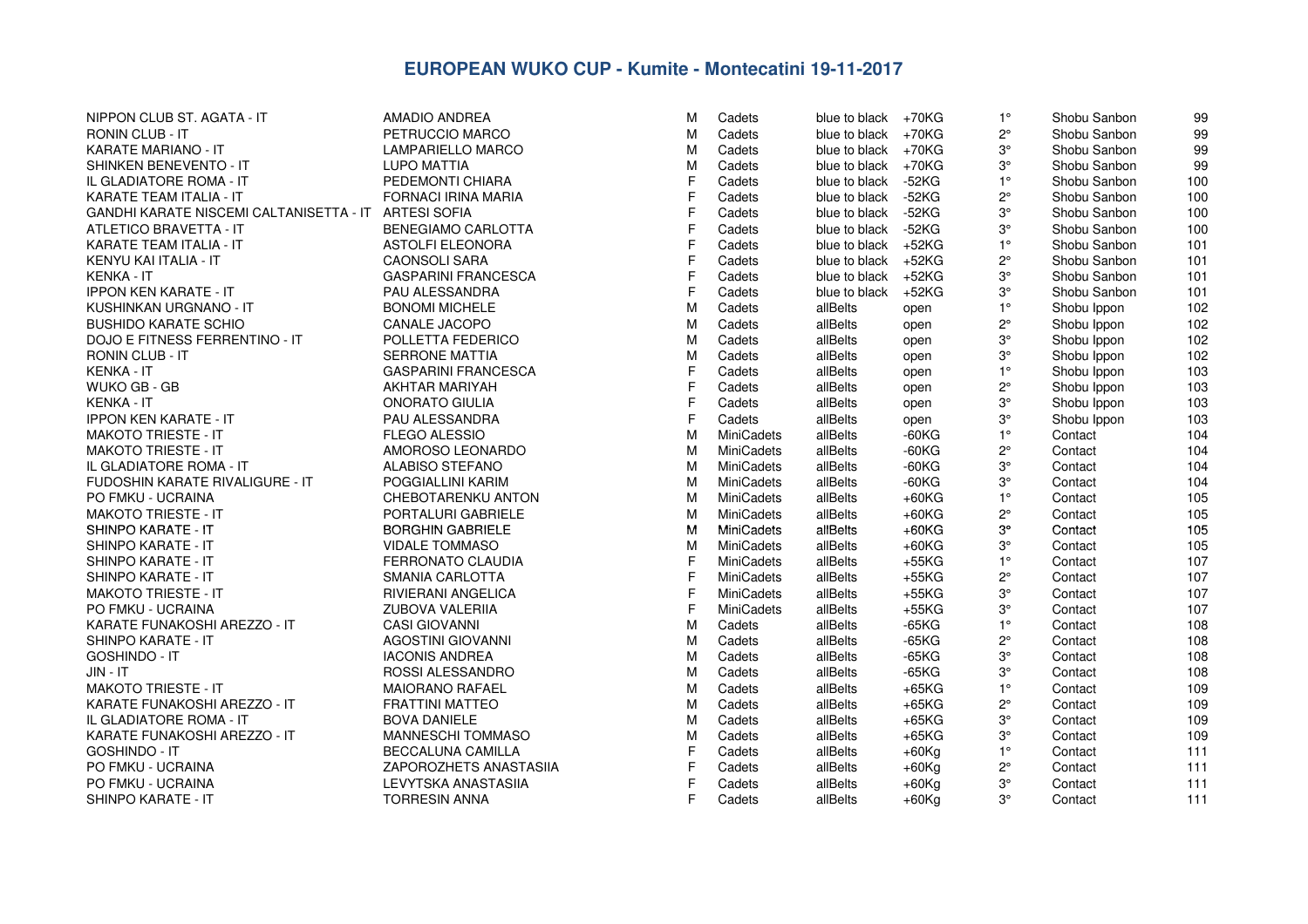| OKDI - IT                       | ANAZALONI ANDREA            | м            | $Jun + Sen$ | wh to green           | open     | $1^{\circ}$ | Shobu Sanbon | 112 |
|---------------------------------|-----------------------------|--------------|-------------|-----------------------|----------|-------------|--------------|-----|
| IL GLADIATORE ROMA - IT         | PEDEMONTI SIMONE            | м            | $Jun + Sen$ | wh to green           | open     | $2^{\circ}$ | Shobu Sanbon | 112 |
| KOBUKAI GENOVA - IT             | <b>MURATORE ANDREA</b>      | M            | $Jun + Sen$ | wh to green           | open     | $3^\circ$   | Shobu Sanbon | 112 |
| SHOTOKAN RYU KARATE - IT        | <b>MERIGHI MATTIA</b>       | M            | $Jun + Sen$ | wh to green           | open     | 3°          | Shobu Sanbon | 112 |
| POL. RENSHI BARI - IT           | LOIACONO ANTONIA            | F            | $Jun + Sen$ | wh to green           | open     | $1^{\circ}$ | Shobu Sanbon | 113 |
| SANSUIKAN CASTELLETTO - IT      | <b>BERTOLOTTI ROSSELLA</b>  | F            | $Jun + Sen$ | wh to green           | open     | $2^{\circ}$ | Shobu Sanbon | 113 |
| NENRYU VERBANIA - IT            | SANFILIPPO ALFIO            | M            | Juniors     | blue to black         | $-65KG$  | $1^{\circ}$ | Shobu Sanbon | 114 |
| KENYU KAI ITALIA - IT           | BERNASCONI EMILIANO         | M            | Juniors     | blue to black         | $-65KG$  | $2^{\circ}$ | Shobu Sanbon | 114 |
| CSK 1978 LAVAGNA - IT           | <b>GIOCONDO ANDREA</b>      | M            | Juniors     | blue to black         | $-65KG$  | 3°          | Shobu Sanbon | 114 |
| KUSHINKAN URGNANO - IT          | <b>MANENTI SIMONE</b>       | M            | Juniors     | blue to black         | $-65KG$  | $3^{\circ}$ | Shobu Sanbon | 114 |
| <b>SKCS SASSARI - IT</b>        | <b>PITTALIS PAOLO</b>       | M            | Juniors     | blue to black         | $-75KG$  | $1^{\circ}$ | Shobu Sanbon | 115 |
| POL. RENSHI BARI - IT           | ABBATISTA FRANCESCO         | M            | Juniors     | blue to black         | -75KG    | $2^{\circ}$ | Shobu Sanbon | 115 |
| KARATE TEAM ITALIA - IT         | <b>GRASSO MORENO</b>        | M            | Juniors     | blue to black         | -75KG    | $3^{\circ}$ | Shobu Sanbon | 115 |
| POL. RENSHI BARI - IT           | <b>MENOLASCINA GIUSEPPE</b> | M            | Juniors     | blue to black         | -75KG    | $3^{\circ}$ | Shobu Sanbon | 115 |
| ATLETICO BRAVETTA - IT          | <b>RAISSI FEDERICO</b>      | M            | Juniors     | blue to black $+75KG$ |          | $1^{\circ}$ | Shobu Sanbon | 116 |
| POL. RENSHI BARI - IT           | CASSANO LORENZO             | M            | Juniors     | blue to black +75KG   |          | $2^{\circ}$ | Shobu Sanbon | 116 |
| IL GLADIATORE ROMA - IT         | <b>BALDARI LUCA</b>         | M            | Juniors     | blue to black $+75KG$ |          | 3°          | Shobu Sanbon | 116 |
| OKDI - IT                       | <b>LONARDI MANUEL</b>       | M            | Juniors     | blue to black $+75KG$ |          | $3^\circ$   | Shobu Sanbon | 116 |
| ATLETICO BRAVETTA - IT          | <b>SINACORE SARA</b>        | F            | Juniors     | blue to black         | $-55KG$  | $1^{\circ}$ | Shobu Sanbon | 117 |
| KARATE CAMPODORO - IT           | <b>TOSETTO FEDERICA</b>     | F            | Juniors     | blue to black         | $-55KG$  | $2^{\circ}$ | Shobu Sanbon | 117 |
| ATLETICO BRAVETTA - IT          | <b>LATINI ARIANNA</b>       | F            | Juniors     | blue to black         | $-55KG$  | $3^\circ$   | Shobu Sanbon | 117 |
| <b>KARATE PLANET - IT</b>       | PICCO EMMA                  | $\mathsf{F}$ | Juniors     | blue to black         | $-55KG$  | $3^\circ$   | Shobu Sanbon | 117 |
| KENYU KAI ITALIA - IT           | <b>COLUCCI ALESSIA</b>      | F            | Juniors     | blue to black         | +55KG    | $1^{\circ}$ | Shobu Sanbon | 118 |
| KARATE DO BRESCIA - IT          | <b>BARGIGGIA CHIARA</b>     | F            | Juniors     | blue to black         | $+55KG$  | $2^{\circ}$ | Shobu Sanbon | 118 |
| WUKO GB - GB                    | <b>HOLMES NATASHA</b>       | $\mathsf{F}$ | Juniors     | blue to black $+55KG$ |          | $3^\circ$   | Shobu Sanbon | 118 |
| WUKO GB - GB                    | <b>ROBSON GEORGIA</b>       | F            | Juniors     | blue to black         | +55KG    | $3^\circ$   | Shobu Sanbon | 118 |
| POL. RENSHI BARI - IT           | <b>TISTI ROBERTO</b>        | M            | Seniors     | blue to black         | $-68KG$  | $1^{\circ}$ | Shobu Sanbon | 119 |
| KARATE TEAM ITALIA - IT         | DE PADOVA LUIGI             | м            | Seniors     | blue to black         | $-68KG$  | $2^{\circ}$ | Shobu Sanbon | 119 |
| POL. RENSHI BARI - IT           | <b>CAPRIATI GIUSEPPE</b>    | M            | Seniors     | blue to black         | $-68KG$  | $3^{\circ}$ | Shobu Sanbon | 119 |
| WUKO GB - GB                    | <b>SHEMELD JAMIE</b>        | M            | Seniors     | blue to black         | $-68KG$  | 3°          | Shobu Sanbon | 119 |
| POL. RENSHI BARI - IT           | LA SERRA GAETANO            | M            | Seniors     | blue to black         | $-78KG$  | $1^{\circ}$ | Shobu Sanbon | 120 |
| KUSHINKAN URGNANO - IT          | <b>GASPARIN GIACOMO</b>     | M            | Seniors     | blue to black         | $-78K$ G | $2^{\circ}$ | Shobu Sanbon | 120 |
| EPYCA ASSISI - IT               | <b>ALBANESI DARCO</b>       | M            | Seniors     | blue to black         | -78KG    | $3^{\circ}$ | Shobu Sanbon | 120 |
| <b>GYM CENTER ROMA - IT</b>     | SHEHI ANI                   | M            | Seniors     | blue to black         | -78KG    | $3^\circ$   | Shobu Sanbon | 120 |
| POL. RENSHI BARI - IT           | <b>INGLESE LEONARDO</b>     | M            | Seniors     | blue to black +78KG   |          | $1^{\circ}$ | Shobu Sanbon | 121 |
| POL. RENSHI BARI - IT           | CASSANO LORENZO             | M            | Seniors     | blue to black +78KG   |          | $2^{\circ}$ | Shobu Sanbon | 121 |
| SPORTING KARATE RODANO - IT     | <b>GIANPAOLO MARCO</b>      | M            | Seniors     | blue to black +78KG   |          | $3^\circ$   | Shobu Sanbon | 121 |
| SHOTOKAN RYU KARATE - IT        | PRIAMO DEMJS                | м            | Seniors     | blue to black $+78KG$ |          | $3^\circ$   | Shobu Sanbon | 121 |
| <b>IPPON KEN KARATE - IT</b>    | <b>SCALBI SARA</b>          | F            | Seniors     | blue to black         | $-58KG$  | $1^{\circ}$ | Shobu Sanbon | 122 |
| CSK WADO RYU SAN GEMINI - IT    | PROIETTI GIORGIA            | F            | Seniors     | blue to black         | $-58KG$  | $2^{\circ}$ | Shobu Sanbon | 122 |
| FUDOSHIN KARATE RIVALIGURE - IT | <b>AMANTE FEDERICA</b>      | F            | Seniors     | blue to black         | $-58KG$  | 3°          | Shobu Sanbon | 122 |
| <b>KARATE PISA - IT</b>         | COSTA JESSICA               | F            | Seniors     | blue to black         | $-58KG$  | $3^\circ$   | Shobu Sanbon | 122 |
| POL. RENSHI BARI - IT           | <b>MARI LUCIA</b>           | F            | Seniors     | blue to black         | $+58KG$  | $1^{\circ}$ | Shobu Sanbon | 123 |
| KARATE CAMPODORO - IT           | <b>PUPPOLI ELISA</b>        | F.           | Seniors     | blue to black $+58KG$ |          | $2^{\circ}$ | Shobu Sanbon | 123 |
|                                 |                             |              |             |                       |          |             |              |     |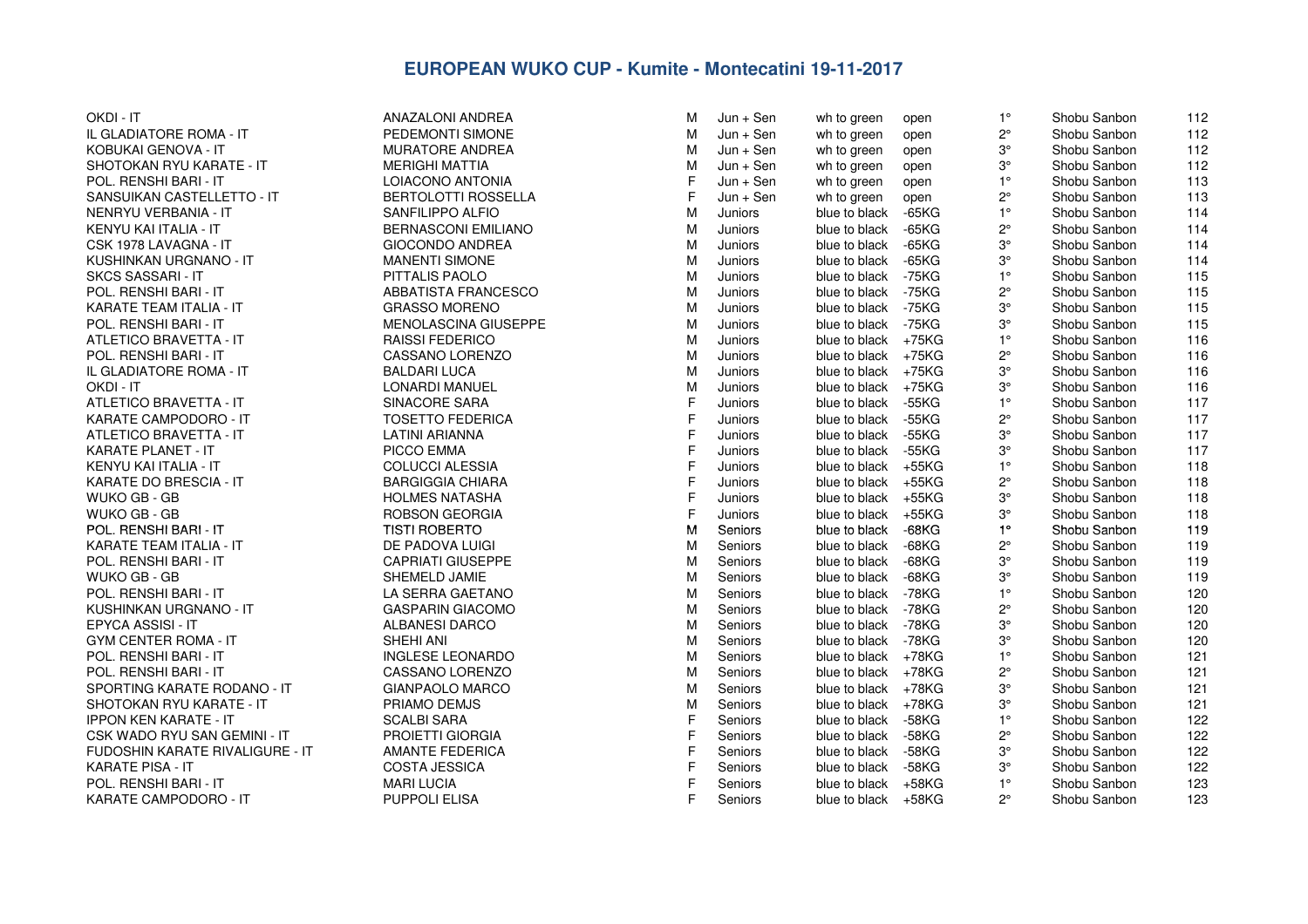| <b>KARATE PISA - IT</b>        | <b>O'CONNELL REBECCA</b>    | F          | Seniors                | blue to black | +58KG   | 3°          | Shobu Sanbon | 123 |
|--------------------------------|-----------------------------|------------|------------------------|---------------|---------|-------------|--------------|-----|
| POL. RENSHI BARI - IT          | PETROSINO LUANA             | F          | Seniors                | blue to black | +58KG   | 3°          | Shobu Sanbon | 123 |
| KUSHINKAN URGNANO - IT         | <b>GASPARIN GIACOMO</b>     | M          | $Jun + Sen$            | allBelts      | open    | $1^{\circ}$ | Shobu Ippon  | 124 |
| DOJO E FITNESS FERRENTINO - IT | DI MARIO ANDREA             | м          | $Jun + Sen$            | allBelts      | open    | $2^{\circ}$ | Shobu Ippon  | 124 |
| POWER GYM GELA - IT            | PINGO ORAZIO                | M          | $Jun + Sen$            | allBelts      | open    | $3^\circ$   | Shobu Ippon  | 124 |
| DOJO E FITNESS FERRENTINO - IT | <b>REALI VALERIO</b>        | M          | $Jun + Sen$            | allBelts      | open    | $3^{\circ}$ | Shobu Ippon  | 124 |
| <b>IPPON KEN KARATE - IT</b>   | <b>SCALBI SARA</b>          | F          | $Jun + Sen$            | allBelts      | open    | $1^{\circ}$ | Shobu Ippon  | 125 |
| KARATE CAMPODORO - IT          | <b>PUPPOLI ELISA</b>        |            | $Jun + Sen$            | allBelts      | open    | $2^{\circ}$ | Shobu Ippon  | 125 |
| WUKO GB - GB                   | <b>HOLMES NATASHA</b>       |            | $Jun + Sen$            | allBelts      | open    | $3^{\circ}$ | Shobu Ippon  | 125 |
| <b>KENKA - IT</b>              | <b>MEDICI SARA</b>          | F          | $Jun + Sen$            | allBelts      | open    | $3^\circ$   | Shobu Ippon  | 125 |
| JIN - IT                       | <b>SCHIAVO FRANCESCO</b>    | M          | $Jun + Sen$            | allBelts      | $-75KG$ | $1^{\circ}$ | Contact      | 126 |
| PO FMKU - UCRAINA              | <b>MELNYK DYMITRO</b>       | м          | $Jun + Sen$            | allBelts      | $-75KG$ | $2^{\circ}$ | Contact      | 126 |
| <b>SHINPO KARATE - IT</b>      | <b>BORGHIN NICOLAS</b>      | м          | $Jun + Sen$            | allBelts      | $-75KG$ | 3°          | Contact      | 126 |
| <b>KENKA - IT</b>              | <b>FORTUNATO MARCO</b>      | M          | $Jun + Sen$            | allBelts      | $-75KG$ | $3^\circ$   | Contact      | 126 |
| <b>MAKOTO TRIESTE - IT</b>     | <b>MANDAGLIO ALEX</b>       | M          | $Jun + Sen$            | allBelts      | $+75KG$ | $1^{\circ}$ | Contact      | 127 |
| <b>MAKOTO TRIESTE - IT</b>     | <b>NURRA MATTEO</b>         | M          | $Jun + Sen$            | allBelts      | $+75KG$ | $2^{\circ}$ | Contact      | 127 |
| KOKOROZASHI - IT               | <b>BRICHESE GIACOMO</b>     | M          | $Jun + Sen$            | allBelts      | $+75KG$ | $3^\circ$   | Contact      | 127 |
| <b>BUDOSHIN HUKYUKAI - IT</b>  | PANCALDI ALESSANDRO         | M          | $Jun + Sen$            | allBelts      | $+75KG$ | 3°          | Contact      | 127 |
| <b>MAKOTO TRIESTE - IT</b>     | <b>SIRCELI DESIREE</b>      | F          | $Jun + Sen$            | allBelts      | $+60KG$ | $1^{\circ}$ | Contact      | 130 |
| JIN - IT                       | <b>FABBRI GIORGIA</b>       |            | $Jun + Sen$            | allBelts      | $+60KG$ | $2^{\circ}$ | Contact      | 130 |
| SHINPO KARATE - IT             | <b>BUSACCA SOFIA</b>        | F          | $Jun + Sen$            | allBelts      | $+60KG$ | 3°          | Contact      | 130 |
| <b>KENKA - IT</b>              | <b>MEDICI SARA</b>          | F          | $Jun + Sen$            | allBelts      | $+60KG$ | 3°          | Contact      | 130 |
| ASD BUSHIDO CATANIA - IT       | NICOSIA ANTONIO             | M          | Veterans A             | all Belts     | open    | $1^{\circ}$ | Shobu Sanbon | 132 |
| <b>KARATE CAMPODORO - IT</b>   | <b>LAZZARO FABIO</b>        | M          | Veterans A             | all Belts     | open    | $2^{\circ}$ | Shobu Sanbon | 132 |
| KARATE TEAM ITALIA - IT        | <b>GIOVANNELLI FABRIZIO</b> | M          | Veterans A             | all Belts     | open    | 3°          | Shobu Sanbon | 132 |
| <b>BUBISHI KARATE DO - GR</b>  | <b>PAPAPANOS CHRISTOS</b>   | M          | Veterans A             | all Belts     | open    | 3°          | Shobu Sanbon | 132 |
| <b>BUBISHI KARATE DO - GR</b>  | EFSTATHOPOLULOS KOSTANTINOS | M          | <b>Veterans B</b>      | all Belts     | open    | $1^{\circ}$ | Shobu Sanbon | 133 |
| <b>WUKO GERMANY - D</b>        | FREIHERR VON KALLENBERG     | M          | Veterans B             | all Belts     | open    | $2^{\circ}$ | Shobu Sanbon | 133 |
| FIGHT CLUB - IT                | APPETECCHI ROBERTO          | M          | <b>Veterans B</b>      | all Belts     | open    | 3°          | Shobu Sanbon | 133 |
| POL. RENSHI BARI - IT          | <b>TEAM A</b>               | м          | Team Jun+Sen all Belts |               | open    | $1^{\circ}$ | Shobu Sanbon | 141 |
| KUSHINKAN URGNANO - IT         | <b>TEAM A</b>               | м          | Team Jun+Sen all Belts |               | open    | $2^{\circ}$ | Shobu Sanbon | 141 |
| KARATE TEAM ITALIA - IT        | <b>TEAM A</b>               | м          | Team Jun+Sen all Belts |               | open    | 3°          | Shobu Sanbon | 141 |
| WUKO GB - GB                   | <b>TEAM B</b>               | м          | Team Jun+Sen all Belts |               | open    | 3°          | Shobu Sanbon | 141 |
| POL. RENSHI BARI - IT          | <b>TEAM A</b>               | <b>MIX</b> | Team Jun+Sen all Belts |               | open    | $1^{\circ}$ | Shobu Sanbon | 143 |
| KENYU KAI ITALIA - IT          | <b>TEAM A</b>               | <b>MIX</b> | Team Jun+Sen all Belts |               | open    | $2^{\circ}$ | Shobu Sanbon | 143 |
| <b>FUNAKOSHI COLOGNE - IT</b>  | <b>TEAM A</b>               | <b>MIX</b> | Team Jun+Sen all Belts |               | open    | 3°          | Shobu Sanbon | 143 |
| WUKO GB - GB                   | <b>TEAM A</b>               | <b>MIX</b> | Team Jun+Sen all Belts |               | open    | $3^\circ$   | Shobu Sanbon | 143 |
|                                |                             |            |                        |               |         |             |              |     |